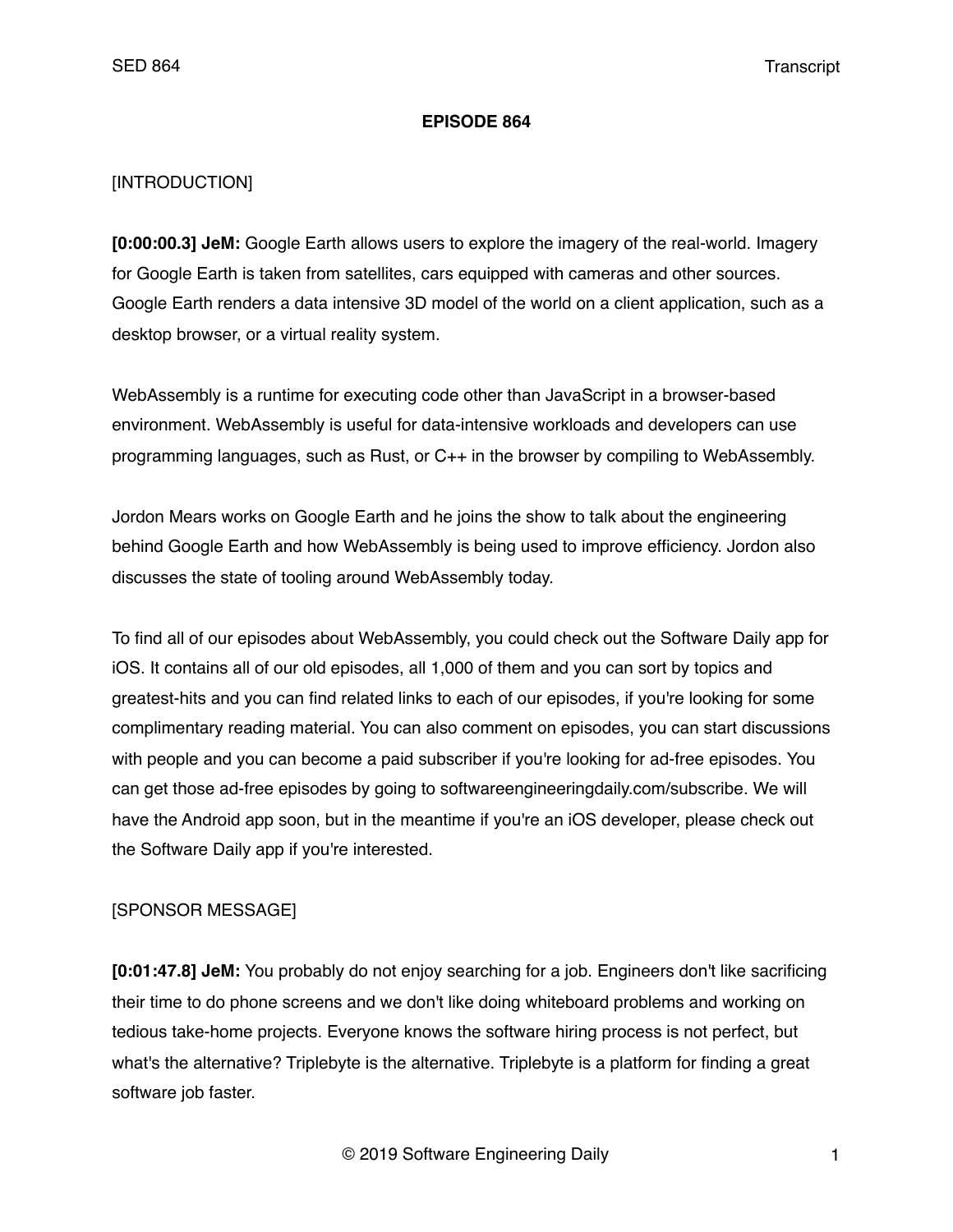Triplebyte works with 400-plus tech companies, including Dropbox, Adobe, Coursera and Cruise Automation. Triplebyte improves the hiring process by saving you time and fast-tracking you to final interviews. At triplebyte.com/sedaily, you can start your process by taking a quiz. After the quiz, you get interviewed by Triplebyte if you pass that quiz. If you pass that interview, you make it straight to multiple on-site interviews. If you take a job, you get an additional \$1,000 signing bonus from Triplebyte, because you used the link triplebyte.com/sedaily.

That \$1,000 is nice, but you might be making much more, since those multiple on-site interviews would put you in a great position to potentially get multiple offers. Then you could figure out what your salary actually should be.

Triplebyte does not look at candidates' backgrounds, like resumes and where they've worked and where they went to school. Triplebyte only cares about whether someone can code. I'm a huge fan of that aspect of their model. This means that they work with lots of people from nontraditional and unusual backgrounds.

To get started, just go to triplebyte.com/sedaily and take a quiz to get started. There's very little risk and you might find yourself in a great position getting multiple on-site interviews from just one quiz and a Triplebyte interview. Go to triplebyte.com/sedaily to try it out. Thank you to Triplebyte.

# [INTERVIEW]

**[0:04:07.4] JeM:** Jordon Mears, welcome to Software Engineering Daily.

**[0:04:09.4] JoM:** Thank you.

**[0:04:10.6] JeM:** I'd like us to spend this show exploring the engineering of Google Earth. I think it will make sense to give some overview of the backend, talk about the middleware. Then once that sets us up for a conversation about the frontend, we'll be able to talk about WebAssembly in more detail. Because I feel Google Earth is an application where the backend and the middleware are just as important to understanding the implications of WebAssembly as the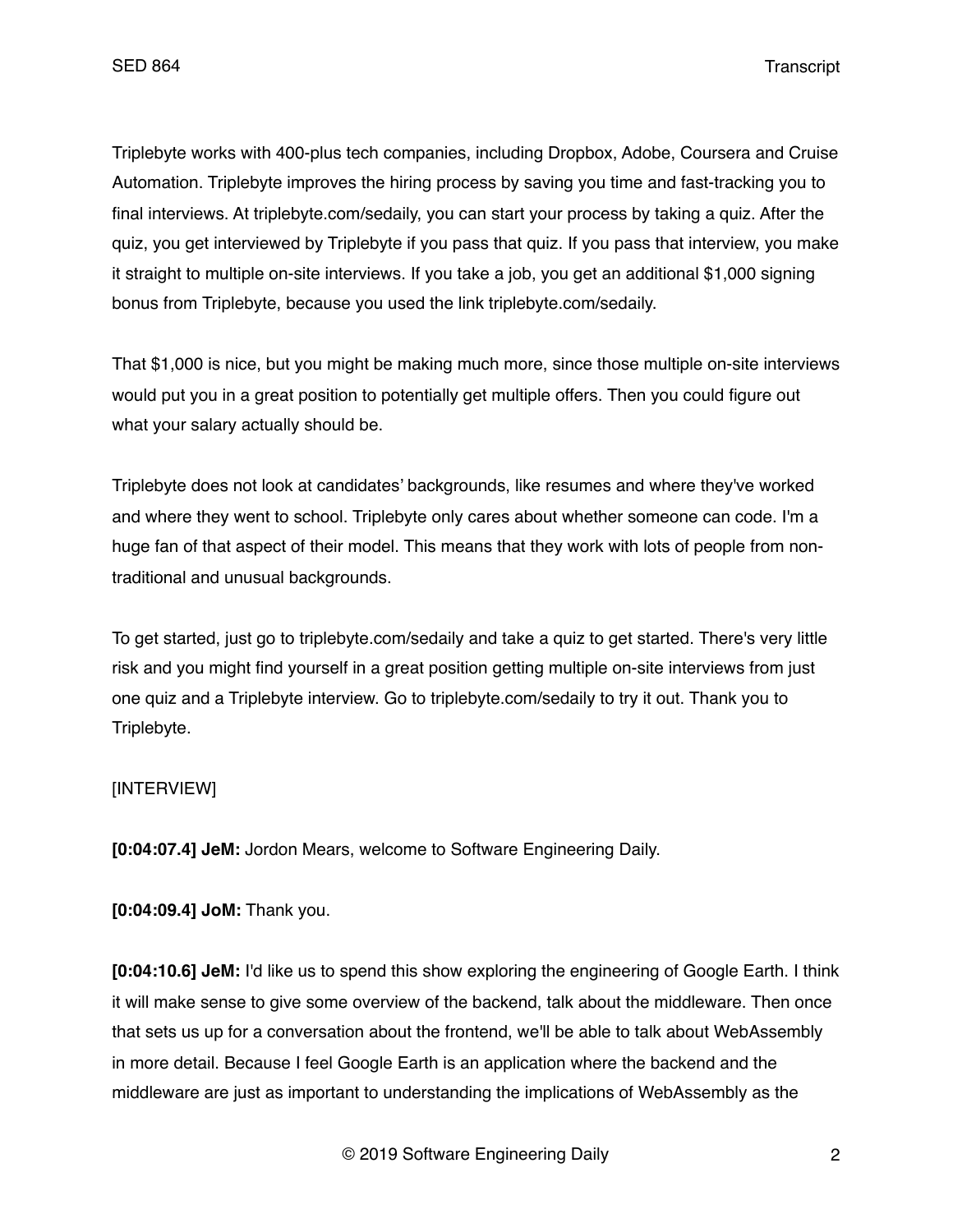frontend. Before we actually get into the engineering, let's talk a little bit about Google Earth at a high-level. What is Google Earth?

**[0:04:51.6] JoM:** That's a good question, because Google Earth is a very interesting product, especially at Google, is that it's basically an application that allows you to explore almost anywhere on the planet and view imagery, satellite 3D imagery and so forth and visit places that you would never be able to travel. I like to use the analogy of it's a video game of the real world. Especially at Google, it's a product that's very different from some of our other products in the sense that it's really just Google's gift to the world, and working to support the mission of organizing the world's information and making it universally available and useful. I probably botched that mission statement, but you're going to have just – Yeah.

**[0:05:37.5] JeM:** How do people use it? How do people use Google Earth?

**[0:05:40.1] JoM:** Google Earth has actually been around for about 14 years at this point. As a result, it has quite a bit of legacy. You can actually access Google Earth in four different ways. The original application itself is actually a download and installable client on Mac, Windows and Linux. You can actually still get that client and use that client today.

However, about four years ago or so, we embarked on a project to just reimagine Google Earth at large. In that about two years ago, we actually launched Google Earth on the web for the first time ever, as well as revamped our Android and iOS clients. You can access it on very, quite a few variety of platforms. However, depending on what platform you get, the experience is a little bit different, but the overall gist of experiences there on every platform.

**[0:06:29.7] JeM:** How does Google Earth differ from Google Maps?

**[0:06:33.0] JoM:** Yeah, we get this question a lot and I can't tell you how many times I've met people here that I work on Google Earth. They're like, "Yeah, I use Google Earth every day," and they whip out their phone and show me Google Maps and it's like, "Great. Yeah." Then I have to explain the difference.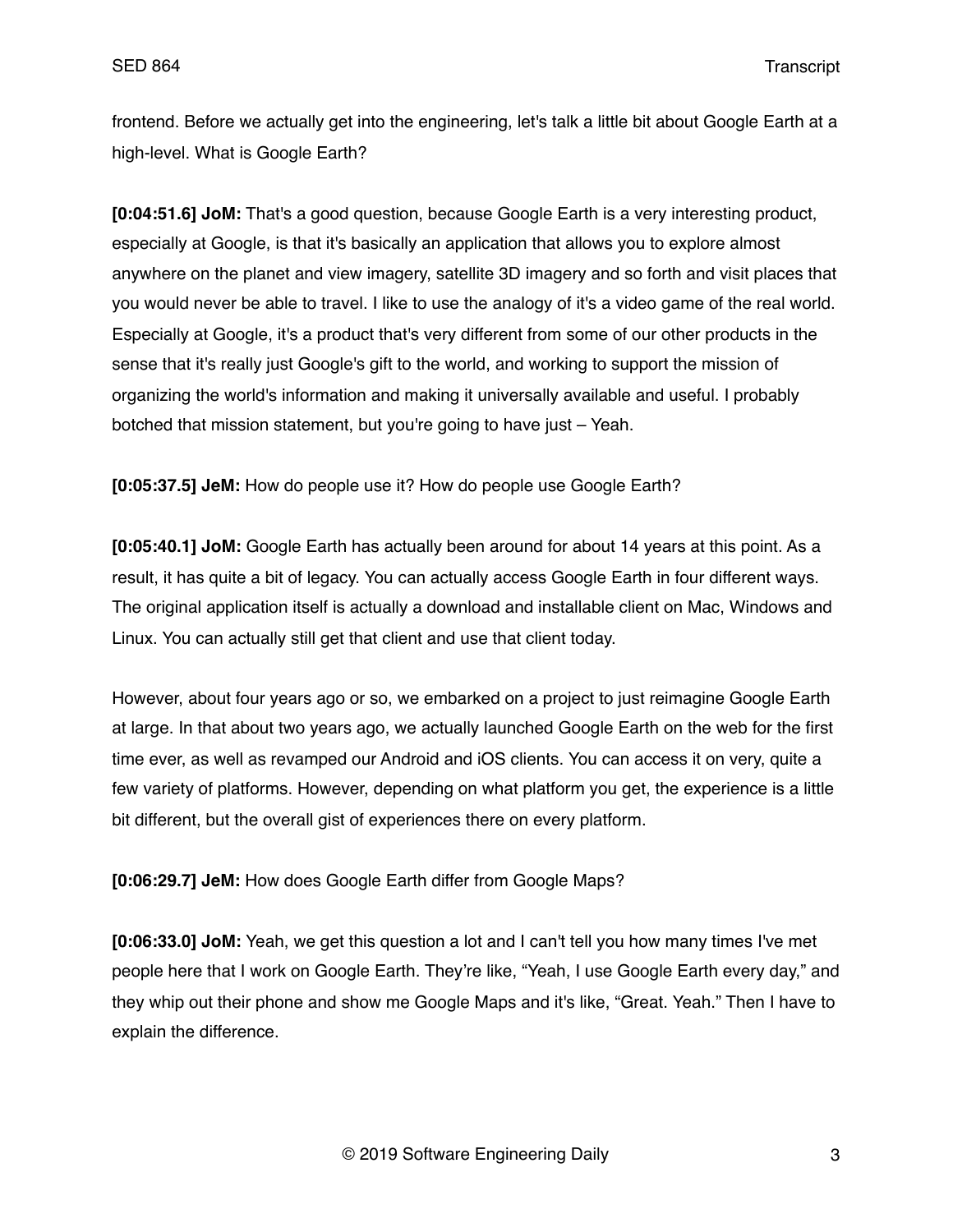The difference between Google Earth and Google Maps is Google Maps is about finding your way and getting things done. I think Google Earth is about getting lost. The idea is that it's really meant for exploration, learning about the world, seeing something new and that thing. Whereas, maps is more about where's the nearest restaurant, how do I get driving directions from point A to point B and how do I do things geospatially in my normal day-to-day life? We really focus on that.

I mean, Google Earth itself is wildly used for all kinds of things, everything from – it's very heavily used in education and learning the world and at schools, but it's also used a lot in things like crisis response and real estate and solar panel planning and all kinds of crazy things that you'd never think about, that maps just isn't suited for, because you need that focus on the satellite imagery and less the – what I like to call the paper map.

**[0:07:42.3] JeM:** Give me a brief history of the engineering of Google Earth. How has the software stack evolved over those 14 years?

**[0:07:49.9] JoM:** Google Earth was actually originally an external product. It was developed by a company called Keyhole that Google acquired and then relaunched. What's funny about it is have you ever played the video game Crash Bandicoot?

**[0:08:03.8] JeM:** Of course.

**[0:08:05.0] JoM:** The original engine for Keyhole and Google Earth was based on that rendering engine that was used in that video game and video games like that, called Intrinsic Alchemy.

**[0:08:15.1] JeM:** Oh.

**[0:08:15.4] JoM:** That client today actually still uses all that same technology. The desktop client, it's all C++ based. It's cross-platform using the Qt framework for the UI and so forth. That's still true today and that was true very early in Google Earth's history, all the way to now. We still develop that client and we use cross-platform, or we use that same rendering engine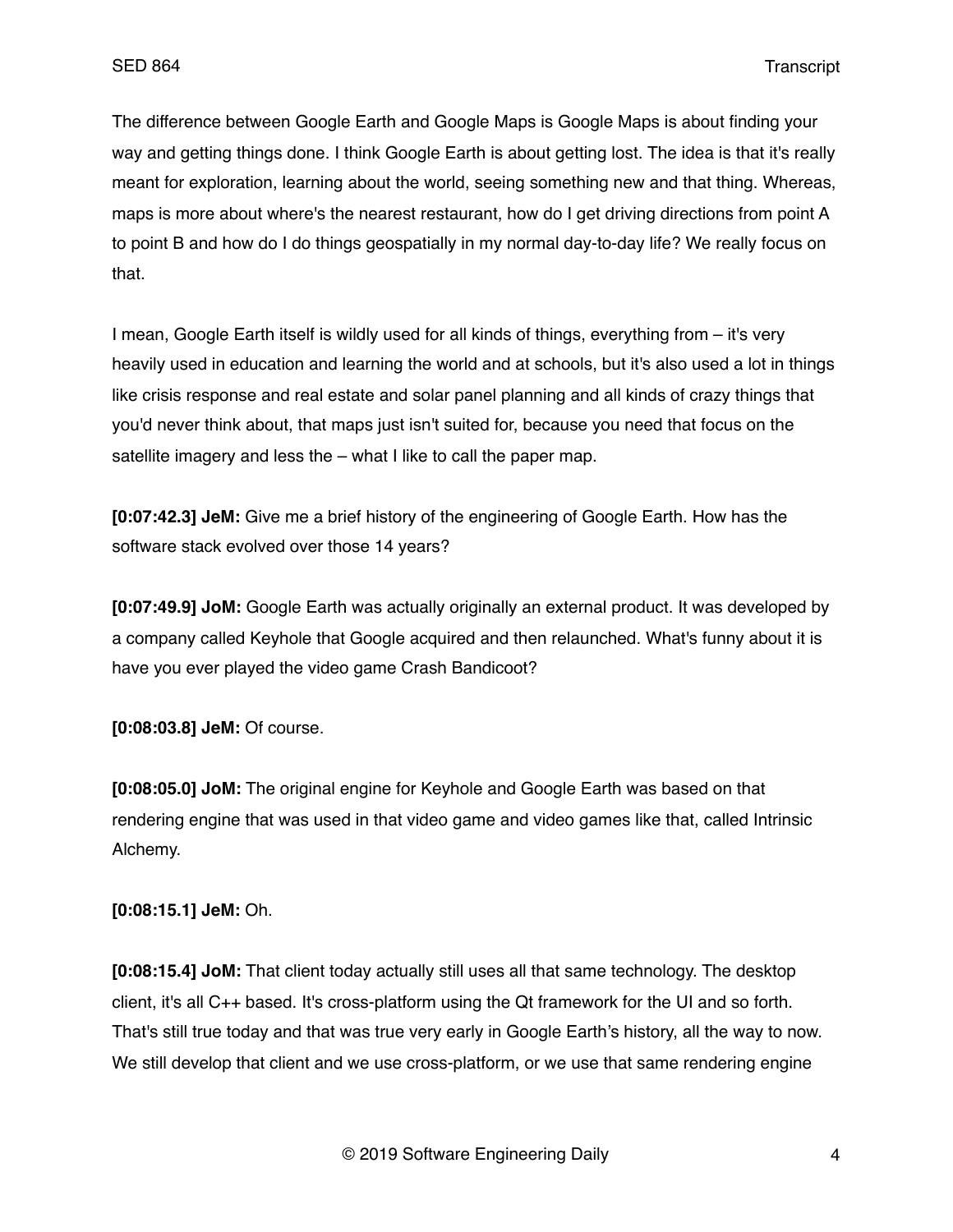and so forth. However, about six years ago we decided to diverge and say, we need to reboot the technology.

We actually stopped and restarted the Google Earth and all of its actual engine. It's still all C++ primarily, but we started a number of new projects. There's a open source project that Google sponsored, is called Ion. I don't know if you've ever heard of it, but that actually does a layer of abstraction over OpenGL, that allows us to compile across platforms. That includes everything from Windows, Linux, Mac, Android, iOS and now obviously the web through Native Client and WebAssembly. About 60 years ago, we built this project called Ion. On top of that, we've rebuilt our renderer from the ground up and founded just really a whole new code base for the client.

**[0:09:27.4] JeM:** Well, that sounds a pretty useful abstraction, because the core problem of Google Earth is in some sense rendering this 3D model of the world. You can forecast that technology for rendering stuff is going to just improve. A core problem of just business logic of rendering stuff on the page, you're probably going to want to do – I don't know. It seems like a useful abstraction, because you can make updates, these lower-level updates, like you have in WebAssembly here at that Ion interface level.

**[0:10:03.1] JoM:** Yeah, it's been easier for us to port to different platforms. A great example of that is actually Native Client, WebAssembly and we also actually used to have a JS build that did function, because of that abstraction. Another great example of where this is helping us is that with Apple moving away from OpenGL and on to metal, or whatever it's called, that actually poses a problem for us, because if we want to keep producing our iOS application, we need to port to yet another graphics rendering API. Yeah, we're actually doing that. We're at our lower level and not really impacting the overall client code itself and so forth. We're working through that as well right now.

**[0:10:45.1] JeM:** That's cool. A side note about Crash Bandicoot, there's a really good Quora answer somewhere about some of the engineering problems with Crash Bandicoot. I highly recommend checking that out if you're interested in vintage PlayStation engineering problems. Random, so I don't – I go to g.co/earth, that's the Google Earth short link. There is some load time when I go there. There's a little progress bar. Stuff is loading. It doesn't surprise me,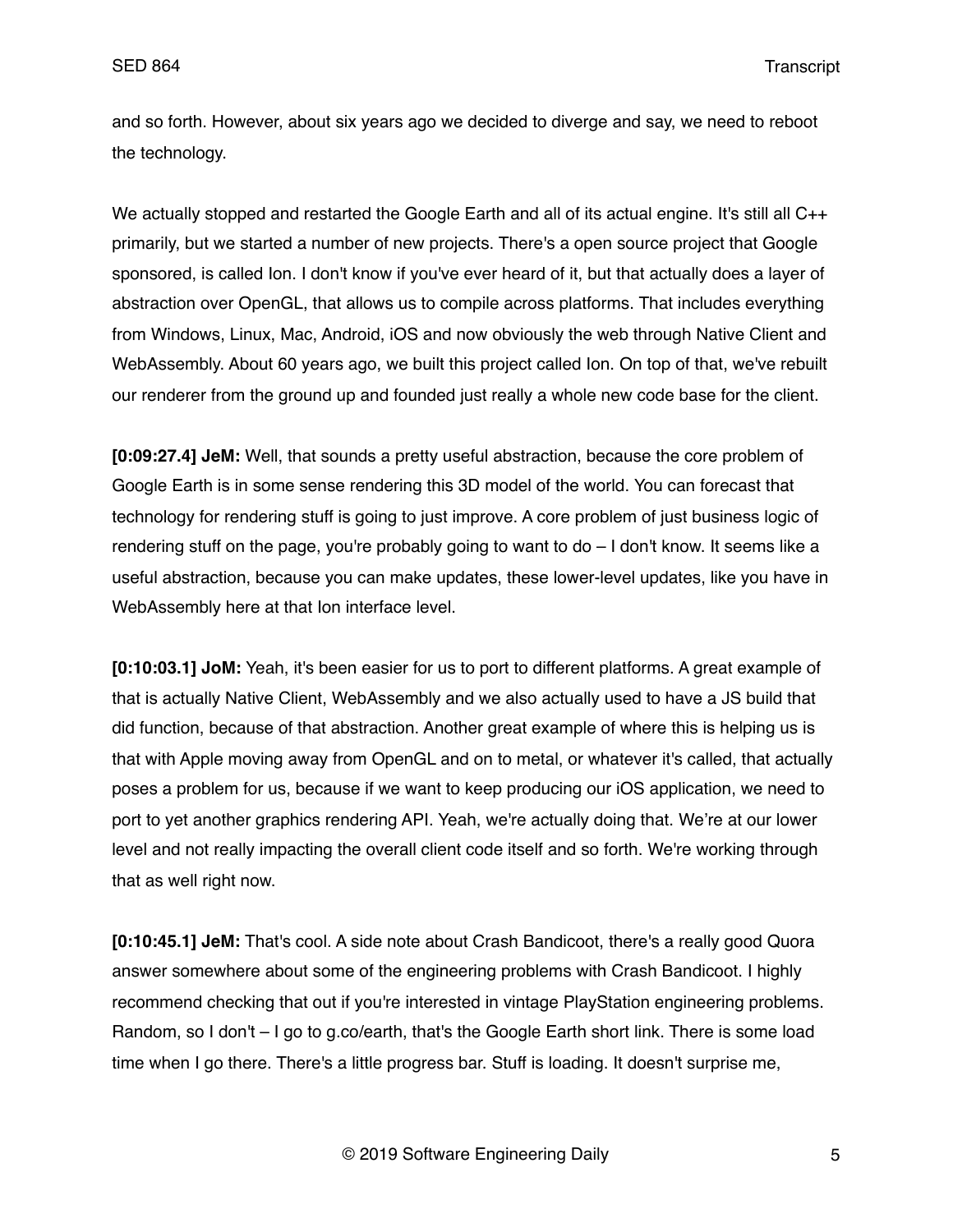because there's a lot of stuff going on in the Google Earth application. What's going on as that progress bar is sliding along? What's loading on my browser?

**[0:11:28.3] JoM:** Currently, we use Native Client, which is the Chrome-only technology for cross-compiling native code for the web. Specifically, when that loading bar is showing it's actually both downloading that Native Client binary, as well as doing the translation of that into the runtime. Actually if you notice, if you look closer, you'll notice that it freezes. The loader freezes about two-thirds, three-thirds of the way through. That's actually when the code is starting up in your browser and then it just – we have no way to measure what progress is happening there, so we can't really indicate what's going on and then it just disappears when it loads. That's what is doing right now.

You're right, because Google Earth is really a heavyweight application. It's a video game of the real world, and so there's a lot. Our binary size for the web is unusually large and there's a lot of threads and so forth that we have to allocate, memory we have to load up. There's a lot going on to get this thing up and running. Yeah, we try to show the user that something happening and give a little joke about quantifying the world. I don't know if you noticed, but if you reload that page over and over again, it actually rotates through, I want to say 12 or 15 different messages of just random ways to quantify the world, everything from human population to grains of sand, to the amount of liters in the ocean, etc.

**[0:12:47.2] JeM:** When this thing loads, I can take a tour through earth. I can land myself anywhere on the geospatial map and look around at mountains and look at storefronts. It's just a beautiful experience. You can very easily imagine augmented reality, or virtual reality applications built with Google Earth. The engineering problems are also deeply fascinating. If I think about my Google Earth runtime, I know that the entire planet's imagery is not loaded on my browser at all times. I know that as I move from one place to another in the virtual earth, it's loading maybe adjacent areas, it's probably doing some cache prefetching.

In order to have this data dynamically fetched to this heavyweight browser application, there needs to be some rich client-server relationship where my browser is eagerly fetching data from the server based on some rules, or heuristics. Can you give me more detail on the client-server relationship?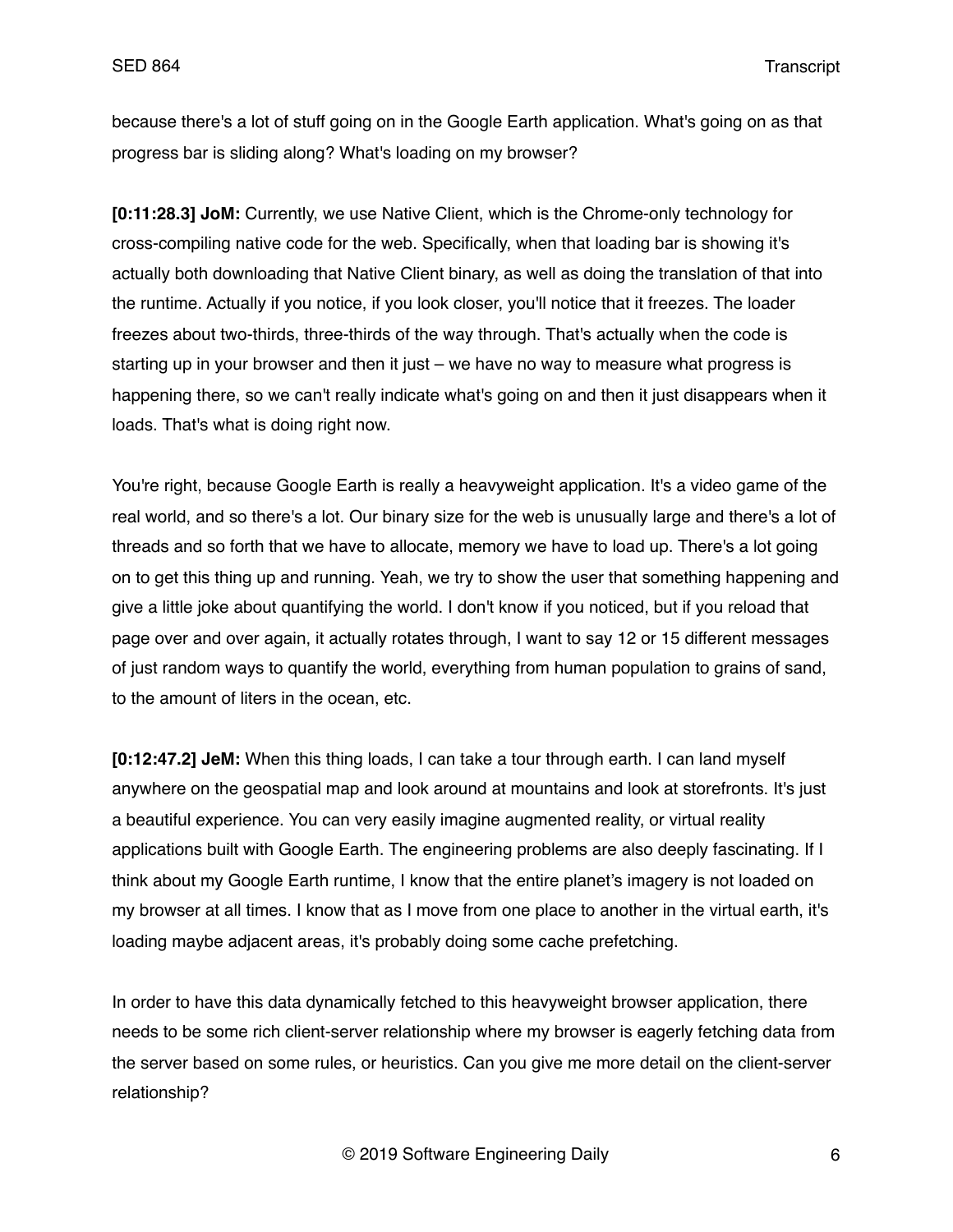**[0:14:01.8] JoM:** Yeah. For things like the imagery data, the 3D data and even the what we call the map data, the lines, the labels and stuff like that, so basically as you move around, we're analyzing basically what the camera can see and where it's flying to. We pretty aggressively both send out and cancel and process requests based on where you're going, where you are. You can even see indication of how well resolved the current scene is. If you look down in the bottom-right of your window, you'll see that there's a little spinner that gives you a percentage sign. That's actually representative of how resolved the given scene as I use the data in from the server. Has it been decompressed, processed and actually drawn into the frame.

Basically in broad strokes, what the server provides us in that case is that we have the whole world at various levels of resolution, everything from satellite imagery to aerial imagery, to stuff collected by driving around on the ground, etc. We build this hugely complex and detailed mosaic of the entire world. Then what we do to that is we actually split it up into what we call a quadtree. Basically, as you're zoomed further out, we can take a slice of the world at much lower resolution and it's also much smaller data-wise, so we can load that very quickly. As you zoom in, we just have more and more levels of detail and tiles that represent that detail, all the way down to the ground level, such that as you move around, you're not necessarily loading more data because you're just getting more detailed data of a smaller area, if you follow me.

**[0:15:40.1] JeM:** Oh, interesting. There is a data structure that is representing a geospatial segment of the earth. That data structure has  $a - y$  can go deeper and deeper into it and see more and more granular detail of that data structure.

**[0:16:04.0] JoM:** Yeah. You can think of it as a pyramid, right? If you think of the whole planet's surface as a pyramid, and if you're down on the ground there's going to be  $-1$  don't even know the math, but millions if not billions of individual tiles across the whole surface. If you're zoomed out to space level, there's maybe only 4, or 16, right? As far as the detail in those tiles at the top, where there's only 4 or 16 tiles, the detail is a lot lower, right? It's because what you can perceive and something on a screen that size isn't that high. We don't have to paint the Empire State Building in 3D detail when you're zoomed out that far, for example. If you're in Manhattan, we need a really highly detailed model of that building, right?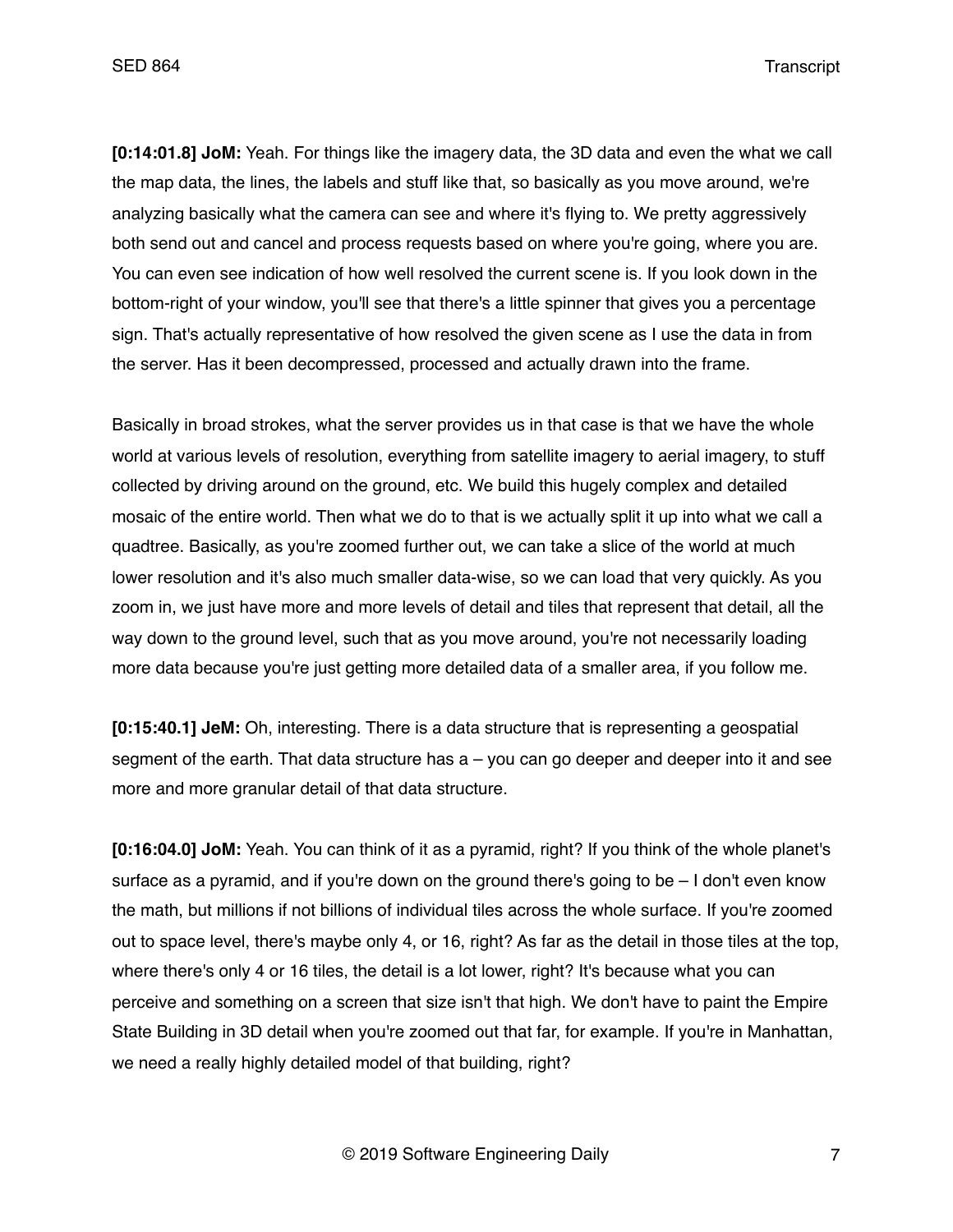**[0:16:46.5] JeM:** You call that data structure a quadtree?

**[0:16:48.8] JoM:** Yeah, it's a quadtree. Basically what that means is that it's a pyramid of data that is subdivided by four as you go down. Four becomes 16, 16 becomes 32, etc., etc., all the way to the ground.

**[0:17:02.7] JeM:** I guess, that defines the level of zoom almost, right? At each increment of zooming in further, I'm seeing a 4X multiple on the granularity?

**[0:17:13.0] JoM:** Yeah, you could think of it that way. Yeah, we basically maintain an altitude in the camera and that roughly translates to a numerical zoom level, that then that's the set of tiles that the client will pull from the server.

**[0:17:27.1] JeM:** Cool. Do you pre-create all these quadtrees and then they're just sitting on the backend, or are these created on the fly based on the angle of the earth that I'm looking at?

**[0:17:41.4] JoM:** They're all actually pre-created. I don't actually work on the data processing and serving, I work more on the client. My understanding is they're actually just all on disk at the time. We do do some transformations of them on the fly as in, but I think that's more just compression formats and stuff, because for example, phones hold the tiles in a different format than necessarily the web app does, that the desktop app does. Yeah, all the tiles are precomputed beforehand and just on disk. The other interesting thing about that it's not just the current set of tiles of the current picture of the world, we actually have versions of the world from all of this imagery crafter reaching as far back as I want to say the early 1900s in some areas.

There's old aerial pictures of New York that someone took out of some of the first planes that we've been able to go back and find in archives and then process. Now you can actually access those historical tiles as well. You can't do that in today's web application, but that feature is a feature of the desktop application that we're looking to port into the web application at some point.

# [SPONSOR MESSAGE]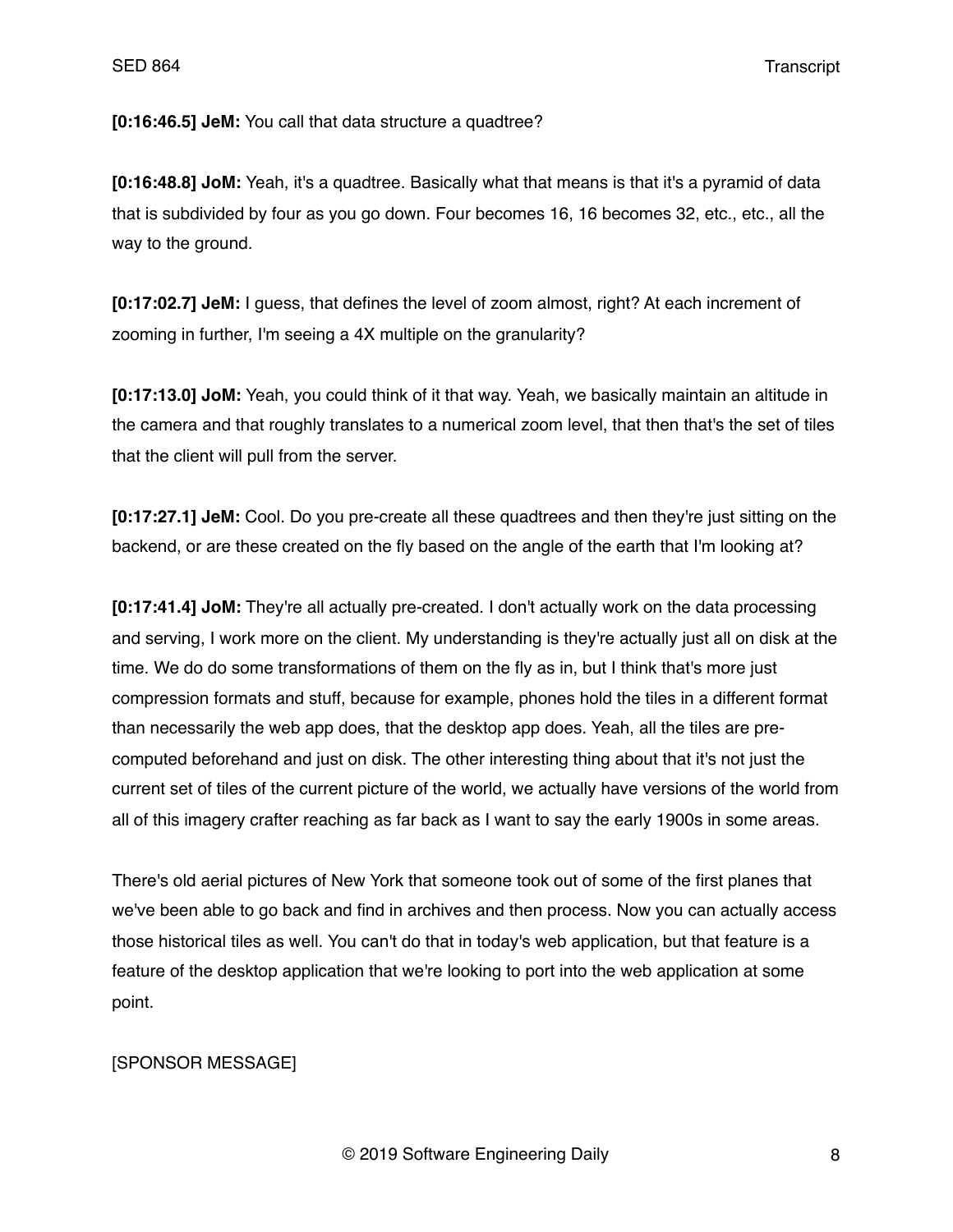**[0:18:50.8] JeM:** As a software engineer, chances are you've crossed paths with MongoDB at some point, whether you're building an app for millions of users, or just figuring out a side business.

As the most popular non-relational database MongoDB is intuitive and incredibly easy for development teams to use. Now with MongoDB Atlas, you can take advantage of MongoDB's flexible document data model as a fully automated cloud service. MongoDB Atlas handles all of the costly database operations and administration tasks that you'd rather not spend time on, like security and high availability and data recovery and monitoring and elastic scaling.

Try MongoDB Atlas today for free, by going to mongodb.com/se to learn more. Go to mongodb.com/se and you can learn more about MongoDB Atlas, as well as support Software Engineering Daily by checking out the new MongoDB Atlas serverless solution for MongoDB. That's mongodb.com/se. Thank you to MongoDB for being a sponsor.

## [INTERVIEW CONTINUED]

**[0:20:13.6] JeM:** Okay, this is a PSA that if anyone from that backend team is interested in coming on the show, I'd love to do an interview with them. If you bump into somebody, you could let them know, because I'm very intrigued by that problem. We've done some shows in the past around these companies that are doing street view backend processing, this emergent set of application backends that are taking photos and stitching them together and building augmented reality systems, or building virtual reality systems, basically building these virtual models of the real world. This is a really tough data engineering problem.

That's not why you're on the show. You're on the show to talk about WebAssembly, so we should get closer to the frontend. I would like to know a little bit about the middleware. To keep the relationship between the backend and the frontend fast, if we just think of this problem of basically fetching the quadtrees, that seems the core problem here is which quadtrees should we be fetching and how should we be streaming them to the frontend? What's the relationship between the frontend to the backend? Do you use protocol buffers, or how is data being shuttled between them?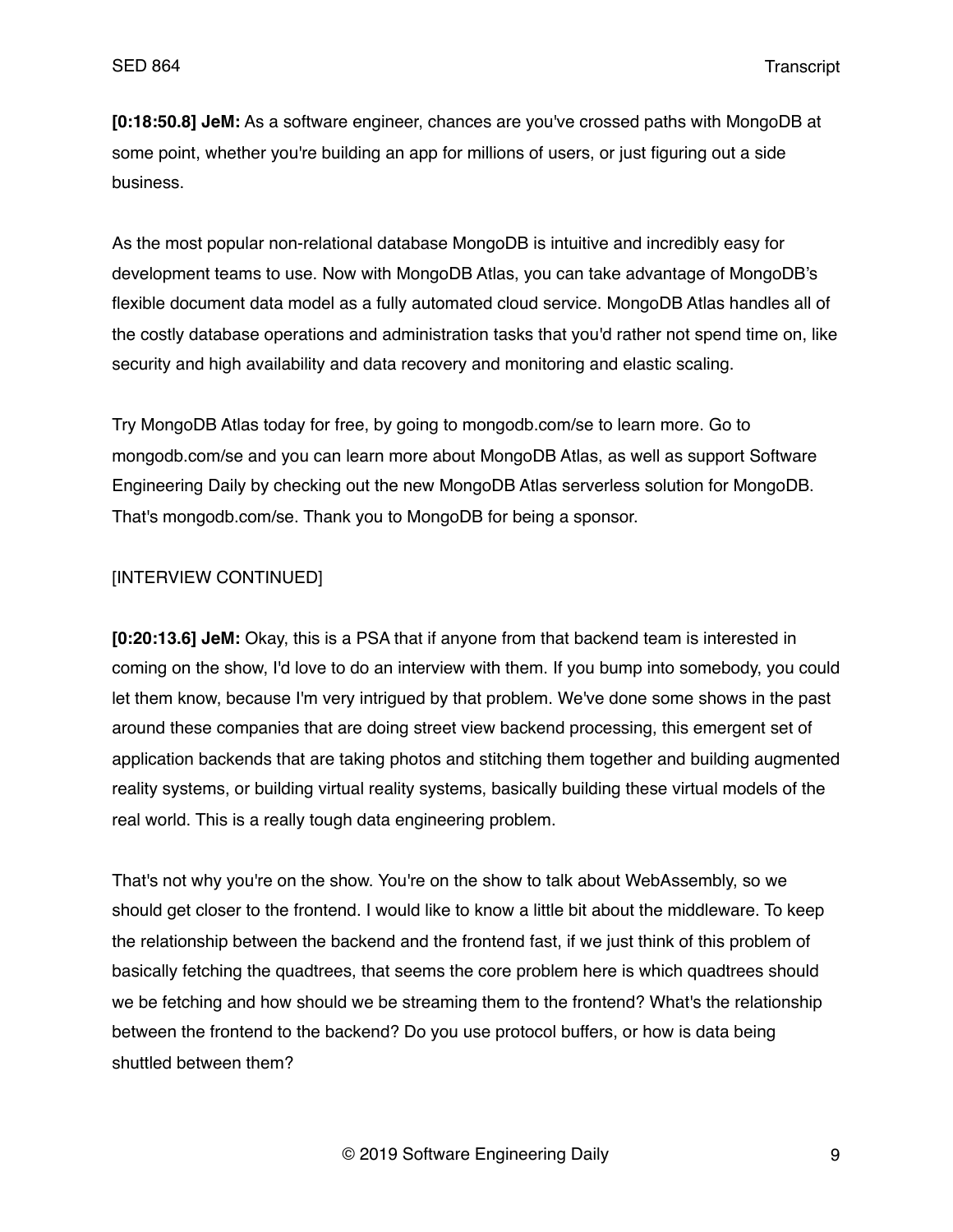**[0:21:28.3] JoM:** Yeah. Generally speaking, everything's transferred in protocol buffer format. That's usually just the metadata though. I don't think the actual bytes of the imagery or transferred in that format. They're actually done I think in DXT or something like that. Don't quote me on that, because –

## **[0:21:42.5] JeM:** TXT?

**[0:21:44.2] JoM:** DXT, I think is the compression format that we use there. That one I'm not as sure. I don't actually work on that part of the code myself. Yeah, generally speaking communication between our client software and the backend, especially for things like searches and other content, it's all protocol buffers as the wire format. With the actual imagery and compression data, I don't think it's the same case. It's actually just, yeah, some native compression that we use and then decompress on the client. I think DXT is one of the popular ones.

**[0:22:13.8] JeM:** Can we boil down the responsibilities of the client in terms of data fetching to just grabbing these quadtrees, or is there anything else we should touch on that front before we get to the rendering side of things?

**[0:22:25.8] JoM:** Well, I mean, rendering imagery is just one piece of what the client does, right? You're able to search for things, you're able to look up content, you're able to read-void your stories, there's all kinds of other things you can do. As far as talking to the server and whatnot, it really just depends on the activity, but the client has to handle making the right request for that. I mean, we use just simple HTTP requests for all of that. There's no socket involved or anything like that. It's very straightforward. Yeah, I mean, it's very simple, honestly.

**[0:22:54.2] JeM:** Yeah, okay cool. I just wanted to get a contour for people who are less familiar with Google Earth. As we said, this is a resource intensive application. What are the client requirements to run Google Earth?

**[0:23:07.4] JoM:** Yeah. Google Earth on the web specifically, it does require Chrome and that's due to our use of Native Client of cross-compiling our core C++ for the web. Beyond that, we don't really have strict requirements as far as RAM you should have, how good of a machine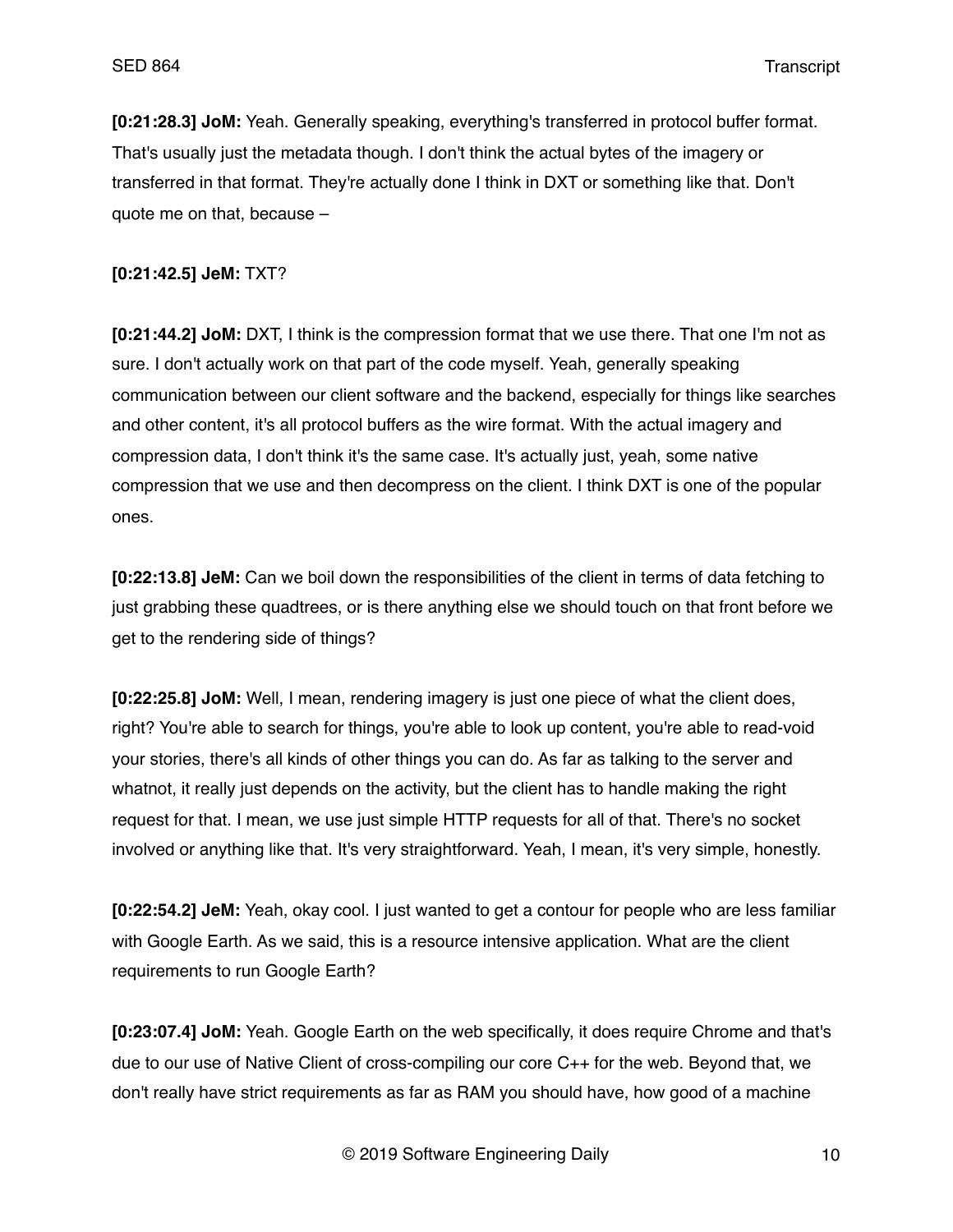you have, what graphics cards are required. We really delegate a lot of that to just what Chrome the browser itself is able to handle and now to run. However, if you do have some lower-end hardware and so forth, you are probably going to have a bad time.

It's interesting, we even do keep track on our analytics, we do actually track things like frame rate for users, the amount of dropped frames that we're getting. We do actually track analytics on that and we even do collect some statistics on what graphics cards and so forth are the worst behaving ones for our product. By and large, you don't need a super high-end machine to run Google Earth. You just need something that was made in this decade.

**[0:24:02.9] JeM:** You've mentioned something called Native Client a couple times. What is that?

**[0:24:08.8] JoM:** Native Client, well maybe I should just back up a little bit. Google Earth itself is implemented, the client itself is implemented all most extensively all in C++ code. What we do is we compile that code across all of our various platforms, web, Android and iOS in this case. The advantage that that gives us is that it keeps us from having to build this application basically three times. I would say 80% to 90% of all of our application logic and code is actually at C++. There's only about an overall surface of maybe 10% to 20% that's actually in each platform.

That's really helpful for us as far as reuse. The other part of it too is that being a native code, generally speaking it's a lot more performant for the user on the device. I think that's especially true on mobile devices. Native Client is a technology that Chrome came out with some years ago that allowed you to cross-compile native code and run it in a browser.

I would equivalent it to some bytecode engine that would run in your browser that seemed not JavaScript or whatever. At the time that we launched Google Earth for the web, it was really the only technology that allowed us to get the performance that we wanted in the browser. Instead of not being to launch a web product, we went ahead and launched it using Native Client in Chrome only.

However, since that time WebAssembly has become the WC3 sponsored and supported standard and all of the major browsers are trying to move towards WebAssembly. We are trying to move ourselves away from Native Client on the WebAssembly as the new way to compile

© 2019 Software Engineering Daily 11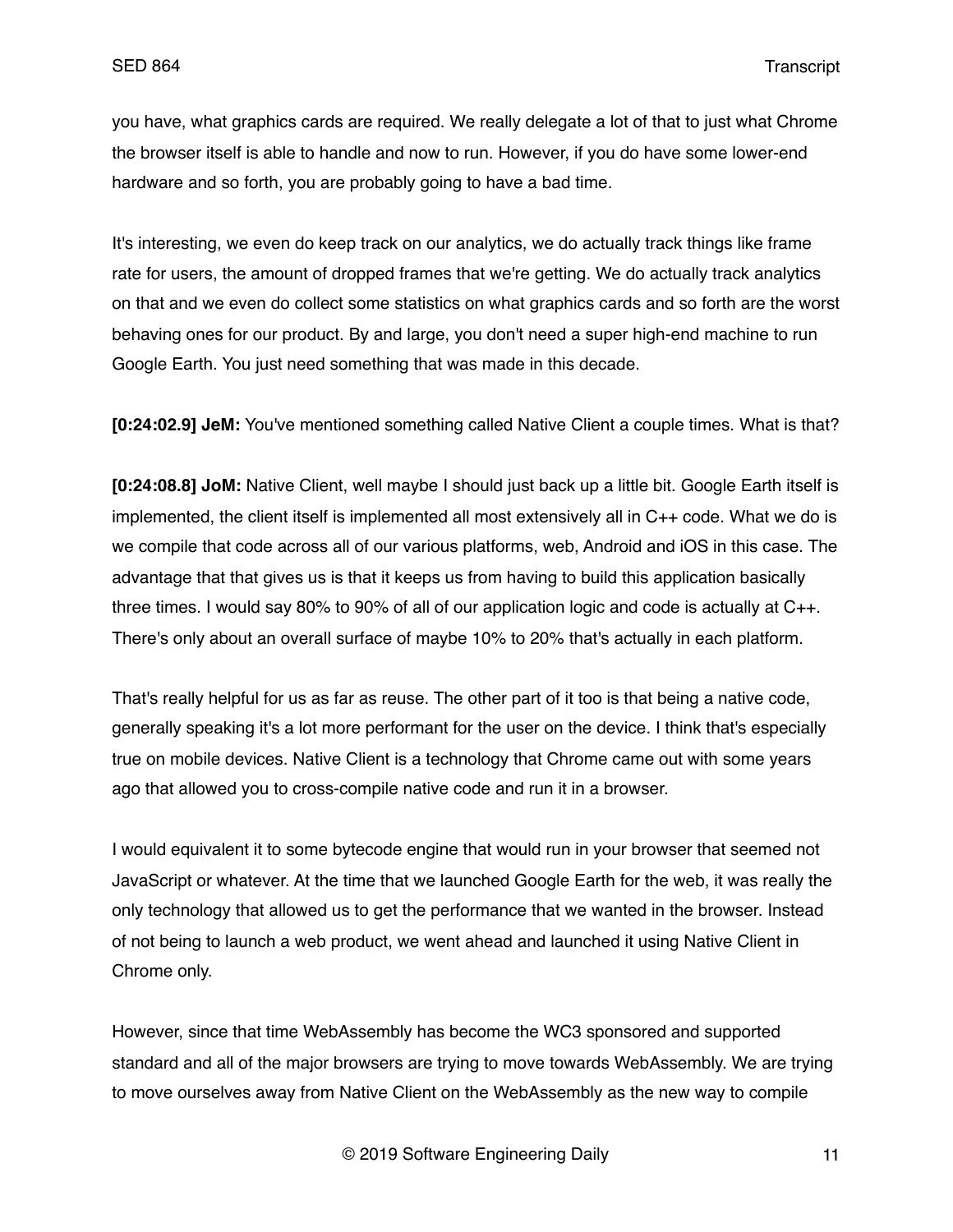native code for the web basically, hoping to get some of the same reuse and performance out of that.

**[0:25:50.6] JeM:** One way to describe WebAssembly and this is not a comprehensive way to describe it, but WebAssembly lets us write modules in languages other than JavaScript and run them in the browser. If you were able to do that with Native Client, why wasn't there a bunch of hype and excitement and tooling and ecosystem stuff built around Native Client?

**[0:26:18.0] JoM:** I don't know the history of Native Client really well myself. My overall impression is that Native Client was something that Google and Chrome developed, put out to the world and it just didn't see the adoption from the browser community. Other browser manufacturers didn't really pick it up and let it become that standard. Even though it was open source the whole time and I think that's because that it was one of probably a number of ways at the time.

I mean, there's [inaudible 0:26:44.1] with one of the other ways to do this thing, or it would take native code and actually compile it as JavaScript. It was unclear which way it was going to be probably the way that most browsers would go, but the reality came that neither of those took off. Instead, the browser community introduced this thing called WebAssembly and they all rallied around that. Instead of trying to push forward with two standards, Google and the Chrome team just said, "Okay, hey, let's let go of Native Client and really help out getting WebAssembly off the ground." That seems to be where things are going and we're participating in porting that way.

**[0:27:21.1] JeM:** Describe what WebAssembly is in your own words.

**[0:27:24.0] JoM:** WebAssembly for us is a way to allow us to compile, yeah, other things in JavaScript for the web and in our case, it's all C++. The big benefit that gives us is again, largely the code reuse, as well as the performance. My understanding of how it works is that it takes native C++ compiles it down and distance by code style format that the browser can then interpret and then run in the browser.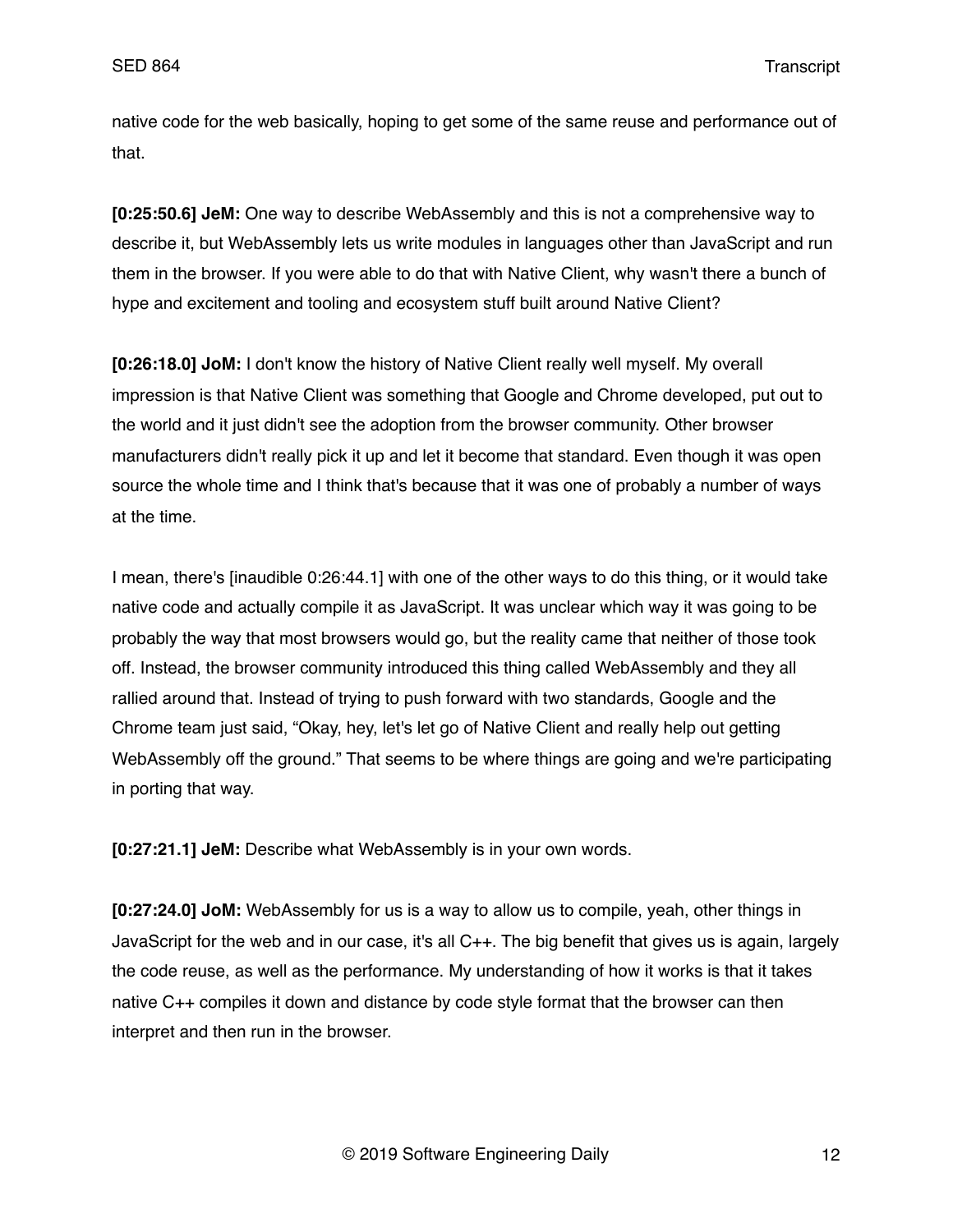**[0:27:48.3] JeM:** Why is that necessary? Just taking a very naive approach, why can't I just do everything in JavaScript? I mean, my browser runs JavaScript just fine. Why do I need these other languages?

**[0:28:02.3] JoM:** I think that that would be fine if at least for us on Google Earth, if we weren't cross-platform. For example, we have other rendering engines here at Google that rather than the browser that are implemented in pure JavaScript. However for us, we're actually a relatively small engineering team and we want to make Google Earth available to as many people as possible. I think that's our main choice for that. Also, I think there's just some applications that JavaScript itself just can't perform as well as native code can. That's probably the second benefit that we get from that as well, is I think that it's just a lot slower of an experience for a user.

**[0:28:41.7] JeM:** Before we delve a little bit deeper into WebAssembly, I want to revisit what you said about the rendering stack. You said there's something called Ion, OpenGL is involved. I'd like to better understand where WebAssembly fits into your rendering workflow.

**[0:29:01.3] JoM:** Yeah. WebAssembly, Native Client, Androids, NDK, it's basically just a compilation target for us. It's a architecture I would say that we target. All of our code is very abstracted into just native C++. Then there's a very thin amount of API-specific code that's written. In the case of WebAssembly, that code is written to the in-script and API. Then when we want to build Google Earth for WebAssembly, we just compile targeting that architecture, instead of producing a Native Client binary, it produces a WebAssembly binary instead as a result output. The actuals and web application itself is all the same JavaScript that's built around it.

**[0:29:47.2] JeM:** Describe the state of tooling around WebAssembly today.

**[0:29:53.4] JoM:** It works. I mean –

**[0:29:54.7] JeM:** It works. All right.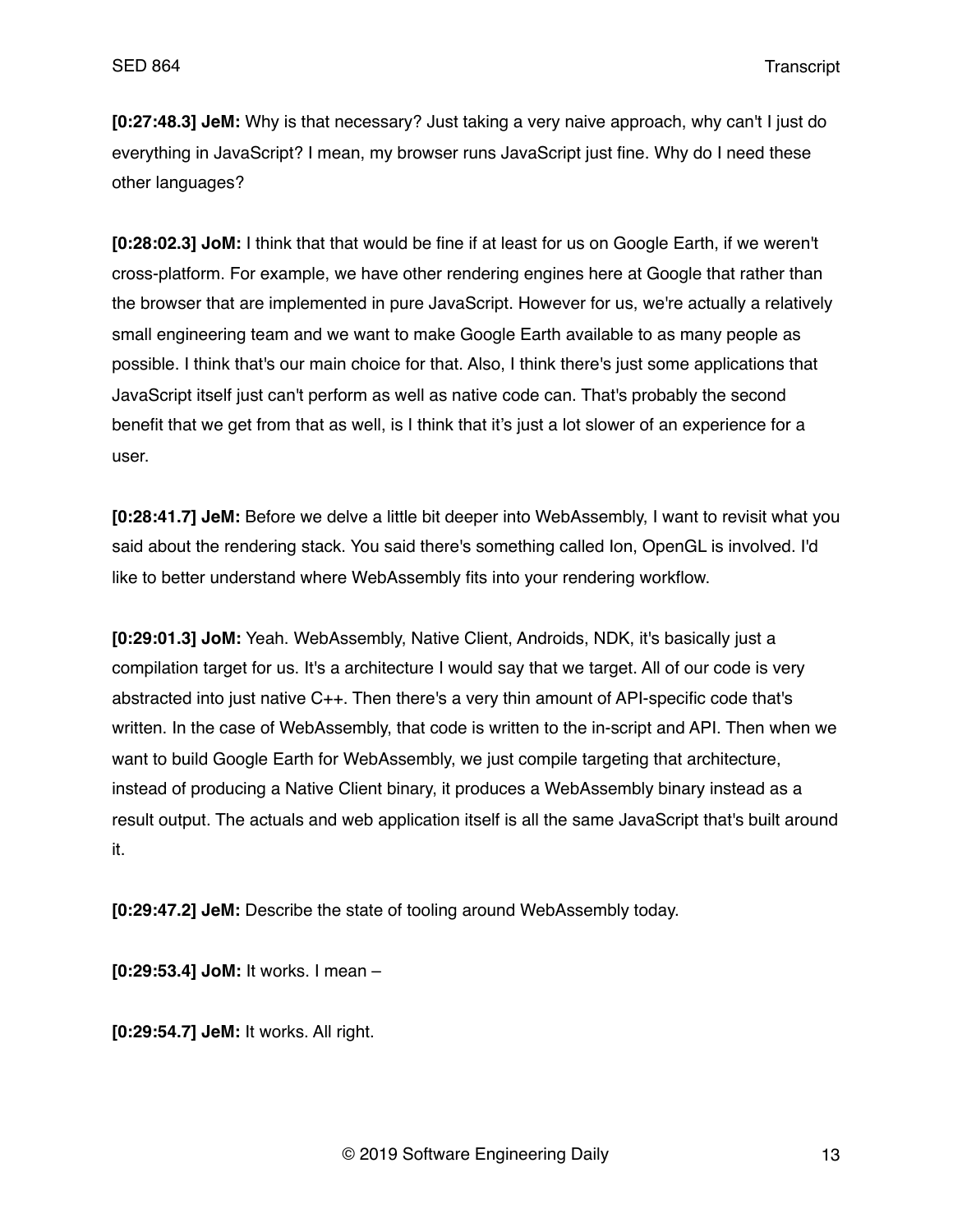**[0:29:58.8] JoM:** Yeah. There's some nuance to it though. The tool chain itself is coming together. I would say it's still probably a little bit early on for us. It does work. We can produce several versions of our application, both single and multi-threaded using WebAssembly. It works in all runs. However inside of that, there are limitations I think in some of the API, some of the tooling and how it works and I'll give you a specific example of that. In WebAssembly, there's basically two ways to do your compilation. They're called backends. One of them is the LLVM backend and the other one is the asm to asm backend.

Everyone is pushing in the WebAssembly world to start using the LLVM backend, however it's not the default environment, it doesn't work with Google Earth, we aren't able to use it. As a result, our compilation step is really to compile out and asm.js binary and then have it converted into a WebAssembly binary, or as a result, it makes build times longer, it doesn't support as many features. An example of that is something like SEMD, also source map debugging. We're using that today, but we'd love to move on to the LLVM backend, and I think the WebAssembly and the scripting community would like us to do that as well, or just everyone to do that, because it is supposed to become the standard way of doing it, but just not there yet, for example.

I would say that as far as being able to build an application in WebAssembly, it's actually not very hard. It's pretty easy to write to the API and then get something out of it. As far as little tiny nuances in through the whole flow that are still being optimized and worked out and fixed and so forth.

**[0:31:30.3] JeM:** There's some great writing by Lin Clark and Till Schneidereit and some other people from Mozilla. There's also a lot of good content for people from Fastly, who have written about the state of WebAssembly. This is really a big project. It's tremendous in scope in terms of how much tooling and compiler stuff needs to be built. Can you help us paint a picture, why is there so much tooling that needs to be built to enable this thing? You articulated by just saying, "Yeah, this thing just lets you run languages other than JavaScript on the web." Okay, sounds fairly simple. Why is there so much work involved in making this thing a reality?

**[0:32:14.2] JoM:** Yeah, compilers are hard. I don't know. That's not the answer I know that I have a great answer for. I mean, I think there's just the amount of detail that goes into making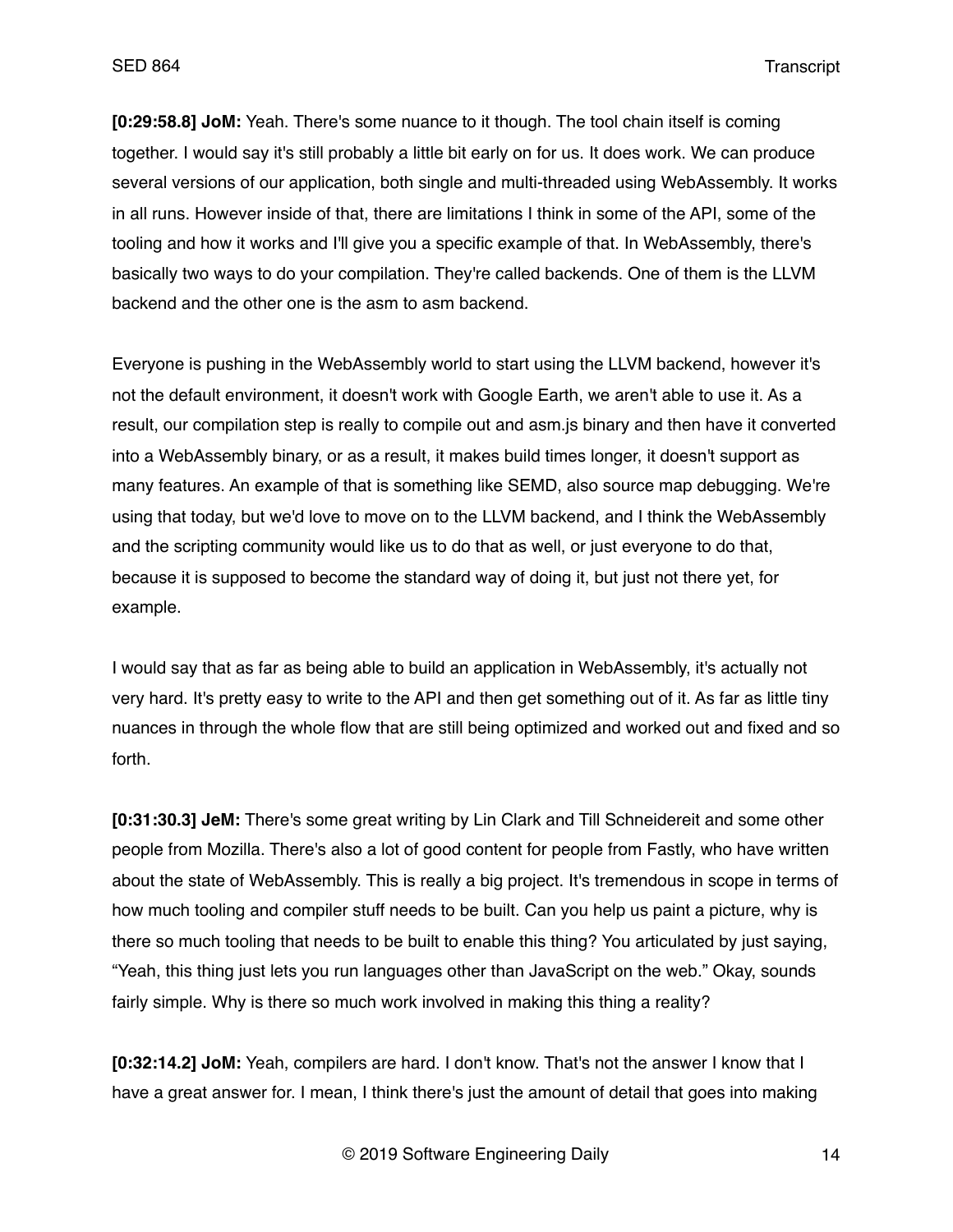things work on so many varied amounts of hardware, on so many different browsers, etc., etc. It's just very complicated. Maybe a small example I can't think of that we've ran into is that when you want to write a WebAssembly binary, you actually write to what is called the unscripted API in C++. It provides all these methods on ways to do Network fetches, to starting threads, to all kinds of just things, right, the browsers do.

What we found is that as we ride against those methods and stuff, we run into all these little details. For example, one of the things that we run into pretty commonly is that we're really interested using multi-threaded WebAssembly binaries, because it really helps us with performance. However in that API, there's so much detail and so many methods that just weren't written with that in mind originally, that we do – we run into bugs a lot where it's like, "Oh, this method is blocking on the main thread and it really shouldn't be. Why is that?" Then, "Oh, okay. Well, we have to fix this, right?"

There's just so much I think detail in making every little bit work and work well, that it is really complicated and it takes a lot of time. The only thing too for us is a product that just wants to use WebAssembly, browsers have to do as much implementation as there is tooling that needs to be built. It's not so much that you can produce these binaries with the tool chain and the compiler and all that stuff. It's that the browsers need to then interpret that bytecode and actually run it accurately.

That's some place that we really struggle as just a product that wants to use WebAssembly, is because the support for WebAssembly across the ecosystem is pretty varied actually, and especially around the support of multi-threading.

**[0:34:08.3] JeM:** I'd like to go deeper into the subject of threading. What kinds of modules that you write in WebAssembly are multi-threaded? What do you need out of multi-threading support for Google Earth?

**[0:34:24.2] JoM:** Yeah, so Google Earth is a 3D graphical application, right? Basically what that means that it's hard is that we have this infinite loop that just runs on the main thread and tries to draw as many frames as fast as it can. Inside of that, there's a lot of just other work that we need to do that interrupts that main thread. Ideally, that main thread should loop as fast as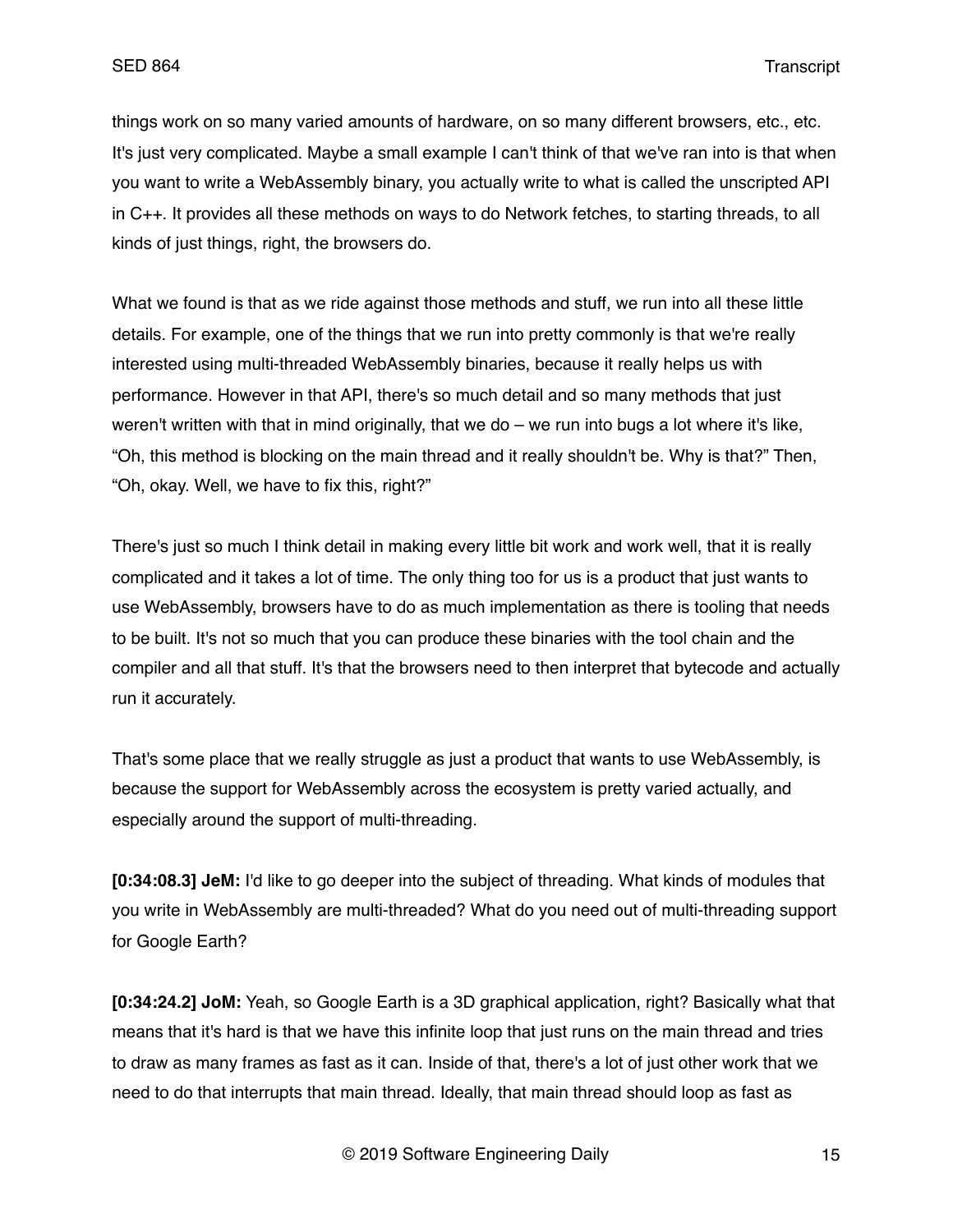possible, do as little work as possible and just draw frames. That's what gives the user a smooth experience, right? Because Google Earth is constantly fetching things over the network, it's decompressing data, it's doing all kinds of other work, if we can't run that on background frames, that means we have to do it on that main thread and block.

The user gets a slower experience, the thing will freeze while it's trying to decompress that 3D model, so it then render it, etc., etc. Threading is actually pretty important for any graphicallyintensive application. Without that, you just get jank and the slower experience for the user. Threading is really important for us in the sense that we can background so many things that the main thread doesn't need to worry about, and then just deliver the data to the main thread as it's ready, and let it pull it in and draw it very quickly.

**[0:35:39.3] JeM:** This may be a dumb question, or a question that doesn't really make sense, but how would this be different if it was just written in JavaScript? Just frontend JavaScript code that was executing in a single threaded fashion?

**[0:35:57.9] JoM:** Yeah. I mean, obviously JavaScript is a generally speaking, single-threaded in the sense that it's just one single thread and one overall runtime that you have to do stuff in. You could do that. I mean, with JavaScript you can use workers to do other work. If you look at the way WebAssembly is actually implemented, it's actually using web workers as their secondary threads. It's the same thing in a lot of ways. I think if Google Earth was written in just native JavaScript code, we probably try to use workers for a lot of the work that we use threads for in C++ and WebAssembly. I feel you could probably go after the same approach in the same way a lot of times. I just don't know how the performance would compare, because I have never tried to write a complete engine in JavaScript before.

**[0:36:43.1] JeM:** The web worker API. I don't know much about how that works. What multithreading support do web workers give you? Is it fake parallelism, or is it genuinely multi-thread, stuff actually being executed in parallel?

**[0:36:59.6] JoM:** Yeah, my understanding is I don't know what workers, I close myself either, but my understanding is that actual just true web workers are on separate threads. I think that – I'm pretty sure that is true. They're also then limited in what they can and can't do. They can't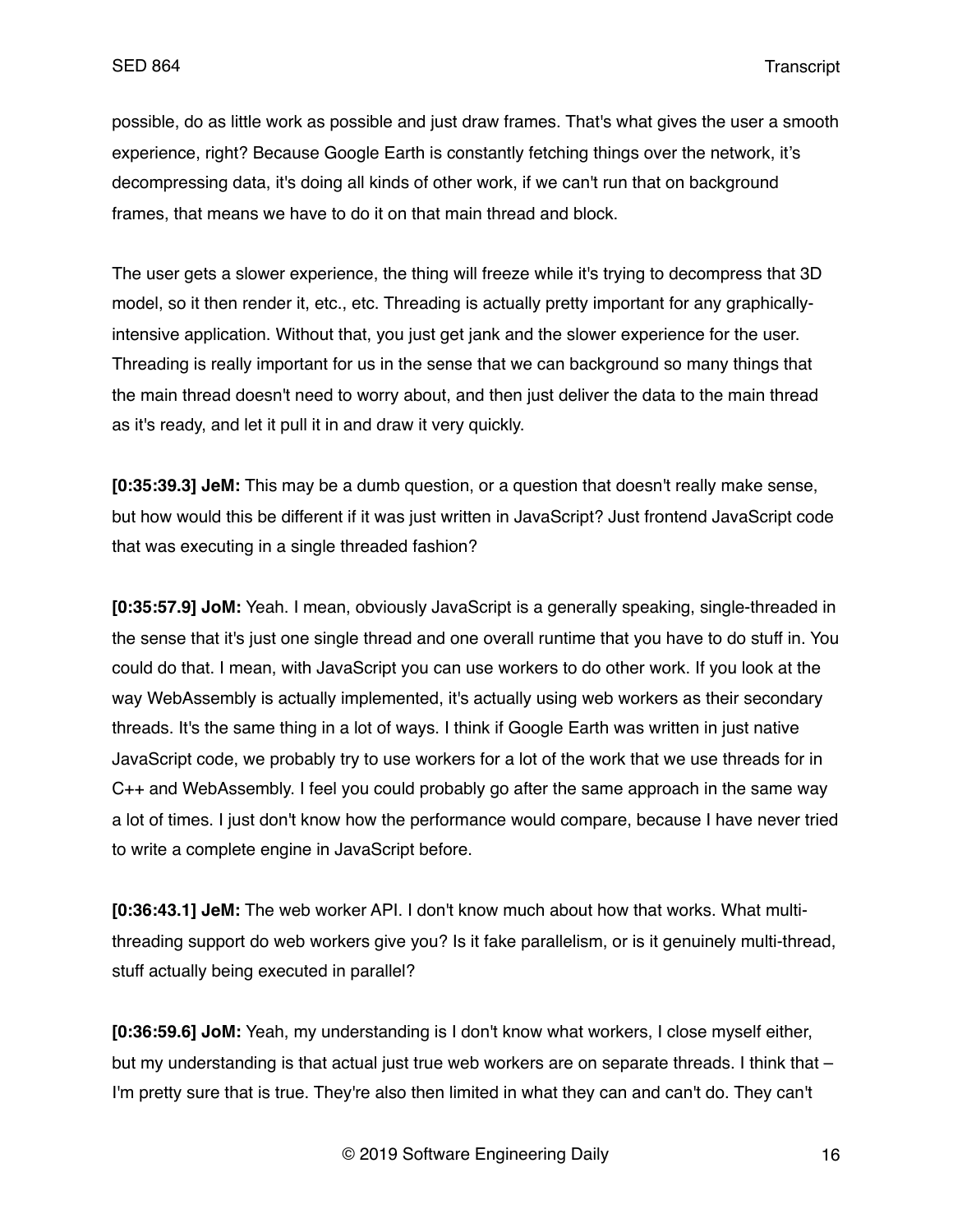interact with the DOM and do things. They can't write the graphical context and so forth. That's the same I think even in the threading model of WebAssembly, but what they can do is network fetches, store things to disk, do some processing that is computational and not necessarily rendering-based. That's the thing that I think you use those for. That's the same thing that we use threads for inside of both WebAssembly, Native Client on Android and iOS, etc.

**[0:37:40.2] JeM:** In college, I took a class on Android. I think the one thing that I remember from that class is assuming I remember it correctly, is you never block on the UI thread, like at the main thread that's rendering the UI. I think what you just said there is that in web workers, you can't alter the DOM, I guess. Given that we're talking about a rendering engine here for Google Earth, can you tell me about what are the best practices for a multi-threaded manipulation of a user interface?

**[0:38:12.0] JoM:** Yeah. Well, I mean, in the case of Google Earth again, it's that whole frame loop, right? We have that loop that's just cycling and cycling and cycling. Basically, anything that we cannot do on that thread, but still allow it to draw is basically what we optimize. We basically look at – we look at that loop, we look at all the function calls that are happening, we look at the type of work that is being done and then anything that we can find that we could do on a different thread, we do it that way.

The way it works for us is we actually have this job system in our code base to where we can just say, hey, the user just flew the camera to this location. We need to request all of this data, decompress it, prepare it for rendering. Then we say hey, various jobs, go off and do that on background threads and then just deliver that data to the main thread, the main loop once it's ready. Then it has to do as little as possible just to put it on the screen basically.

**[0:39:10.8] JeM:** That main thread, it never gets blocked. It's just grabbing data and then rendering that data.

**[0:39:18.6] JoM:** Well, I mean, that's not true. You optimize it as best as possible. It inevitably has to do some things. That's one of the interesting parts about these various platforms and their implementations that there are things they can and can't do off the main thread. While we do our best to optimize it, it's not perfect, right? You just do the best you possibly can.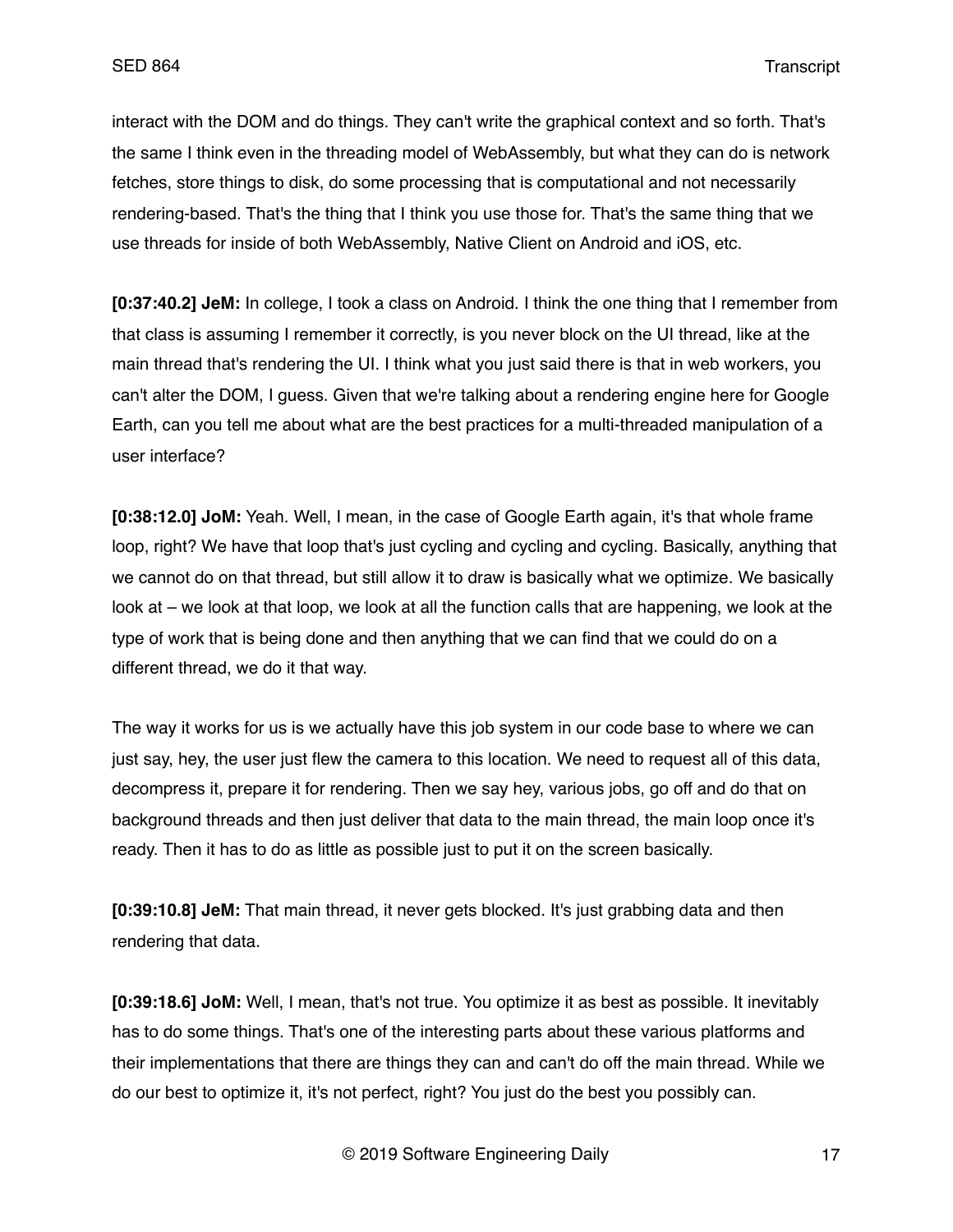**[0:39:37.4] JeM:** Oh, so when you mean various platforms, you're talking about iOS, Android, web, different browsers.

**[0:39:42.4] JoM:** It's not necessarily different browsers. I think the standards are pretty similar across browser. Yeah, definitely in different platforms. It's funny that sometimes the rendering thread will actually be different than the application main thread and sometimes they'll be the same. I can't quote you a platform-to-platform, which is which, but we have to deal with that in different ways on different platforms to do the best for performance.

**[0:40:05.8] JeM:** It sounds like your adoption of WebAssembly today, a lot of it is you're porting native client code to web assemblies. Is that what you said, or are you writing brand new modules in WebAssembly also?

**[0:40:19.4] JoM:** No. Our whole entire code base since it's so cross-platform, we've extracted away, the specifics of one platform to another, to a very extensive degree. The amount of Native Client specific code and our raw code base is super tiny. The amount of asm and scripted specific code NR is also super tiny, and the same goes for iOS and Android. Really, we just basically do our best effort of implementing to that API as close as possible with whatever they're providing that API. Sometimes there aren't equivalents.

The basics are a robust networking framework that we can write to, because we need to be able to make a bunch of network calls and then handling user input events is another big part of that layer, right? As far as touches and taps and swipes and zooms and whatever else. Other than that, I mean, it's not a lot of, if you will, platform-specific code. The rest of it is pretty abstracted. There's not a lot of code that we actually have to port and change. We just have to write it to whatever that particular platform is capable of at the time.

**[0:41:23.7] JeM:** I'm a little confused. What do you use WebAssembly for today? Can you give me a few examples for modules where you are using WebAssembly in the stack of Google Earth?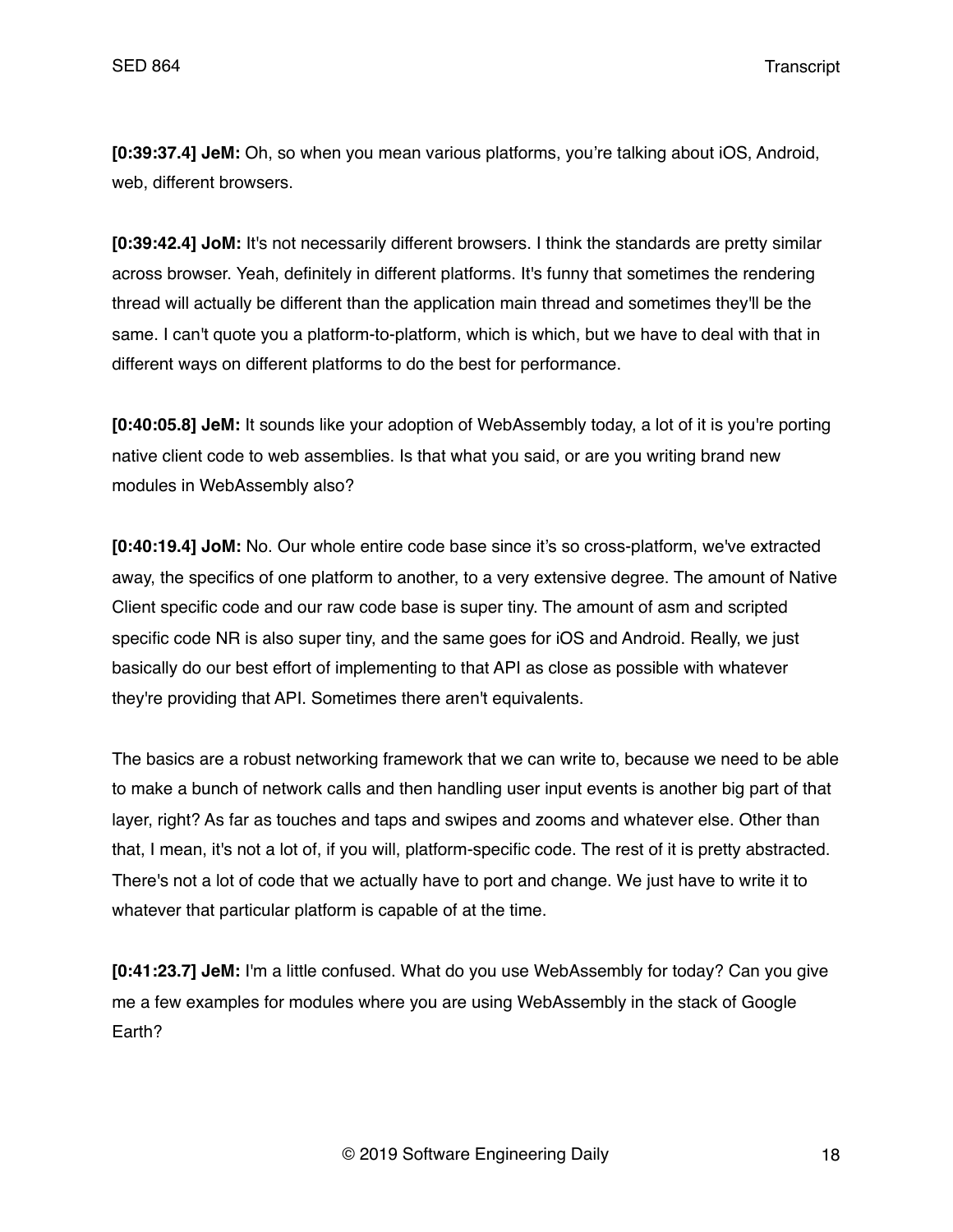**[0:41:38.6] JoM:** Anytime a network request is made, that goes through WebAssembly-specific API calls. Our network stack at a large is it's abstracted, so we just inject class that applies to the interface and then it makes those calls, right? The other things that we do is yes, those user input events, right? The API and mappings for all of those are very platform-specific, so we write code that takes in that specific event, translates it into a generic model and then passes that into the application for processing.

All of the processing of these events responding to the response from a network is all the same. The only real difference is at the edges, right? The edges just do whatever is specific, manipulates that result into something that our common code just understands and passes it along. Someone who works on Google Earth, they don't spend a lot of time having to think too hard about what the platform specifically is.

We can just think about handling what happened, the event that happened and the network requests came back etc., etc. Now when you were writing the actual UI though, the UIs themselves are very platform-specific. That goes to our architecture a little bit, is that we have all this common C++ code where everything is abstracted as far away as possible and nobody really has to generally speaking worry about it, unless they're the ones maintaining that interface.

We do stop at the view, so we follow a design pattern called model-view-presenter. The view itself is implemented completely in the Android SDK, the iOS SDK and JavaScript. We use polymer as our main framework on the web. The reason we do that is so that we can take full advantage of the actual platform when it comes to the UI and the user interface, but everything else is very generalized, very generic, very cross-platform. All that [inaudible 0:43:29.1], state management, rendering etc.

#### [SPONSOR MESSAGE]

**[0:43:40.3] JeM:** DigitalOcean is a simple, developer-friendly cloud platform. DigitalOcean is optimized to make managing and scaling applications easy, with an intuitive API, multiple storage options, integrated firewalls, load balancers and more. With predictable pricing and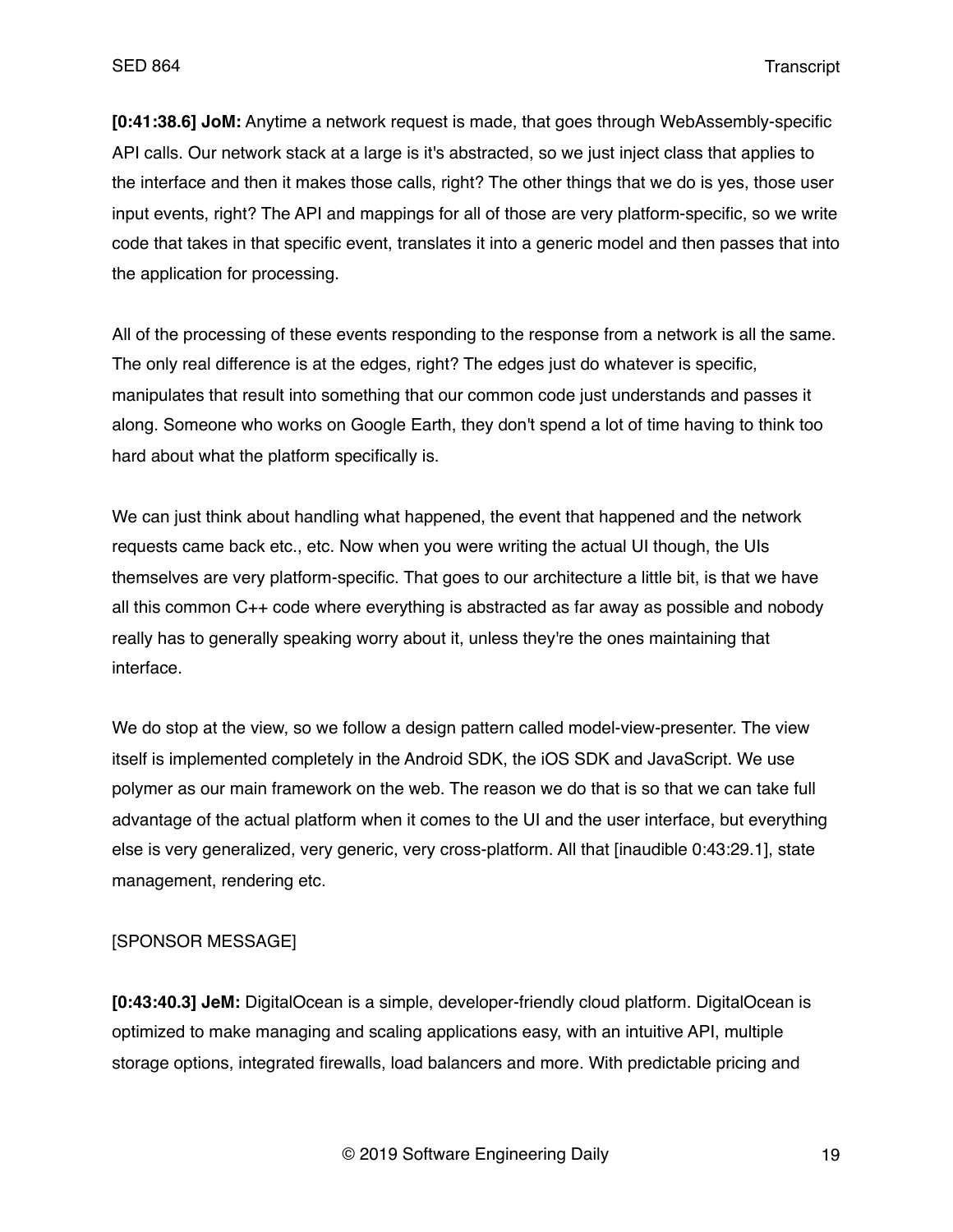flexible configurations and world-class customer support, you'll get access to all the infrastructure services you need to grow.

DigitalOcean is simple. If you don't need the complexity of the complex cloud providers, try out DigitalOcean with their simple interface and their great customer support. Plus they've got 2,000 plus tutorials to help you stay up to date with the latest open source software and languages and frameworks.

You can get started on DigitalOcean for free at do.co/sedaily. One thing that makes DigitalOcean special is they're really interested in long-term developer productivity. I remember one particular example of this when I found a tutorial on DigitalOcean about how to get started on a different cloud provider. I thought that really stood for a sense of confidence and an attention to just getting developers off the ground faster. They've continued to do that with DigitalOcean today. All their services are easy to use and have simple interfaces.

Try it out at do.co/sedaily. That's do.co/sedaily. You will get started for free, with some free credits. Thanks to DigitalOcean for being a sponsor of Software Engineering Daily.

# [INTERVIEW CONTINUED]

**[0:45:41.8] JeM:** The networking calls for example, zooming in on that for the sake of illuminating us further, the networking stack that's written in  $C_{++}$ , this is going to be a complicated area of a code base I would assume, because – well, or maybe not complicated, but it has to be carefully architected, has to be fast because you're doing as I'm rotating Google Earth, the networking stack is going to be fetching things from the backends, could be fetching these quadtrees and swapping. Then you're going to be throwing away old quadtrees that you don't need anymore, because you just rotated the earth. The networking requests could be pretty intensive, and so you need high performance out of that that networking stack. Am I articulating that correctly?

**[0:46:26.9] JoM:** Yeah. I guess. I mean, if you think about it, a networking interface is pretty simple though. I mean, and the platform is capable of what the platform is capable of. I mean, the biggest demands that we have, obviously besides ideally speed, right? Network latency is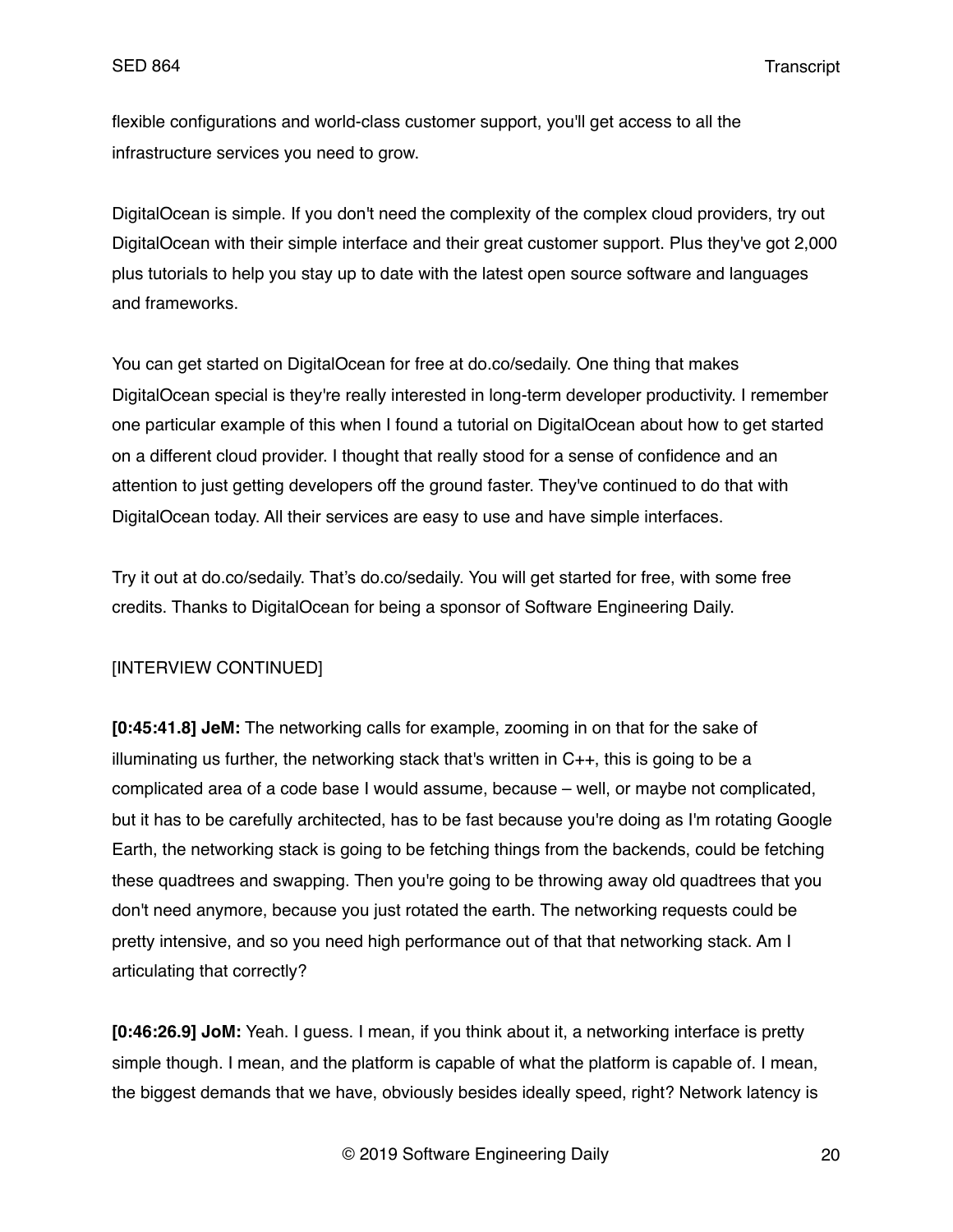not in the processing, it's actually it coming back from the network, right? Any platform a computer is going to be faster at handling the response, than necessarily the thing that's really slowing it down is actually fetching and transmitting the data.

**[0:46:55.7] JeM:** I guess, what I'm having trouble understanding is you have this Native Client thing that allows you to use C++ in the web or anywhere else. You're migrating that to WebAssembly. Can you remind me why you need to make that migration?

**[0:47:11.7] JoM:** Well, the one thing, Native Client is only available in Chrome. That's probably the biggest problem, right?

**[0:47:16.4] JeM:** Okay.

**[0:47:17.2] JoM:** Yeah. We want Google Earth to be available to as many people as possible. WebAssembly is the new way that browsers are adopting to do this.

**[0:47:26.2] JeM:** Can't I use Google Earth on iOS?

**[0:47:29.2] JoM:** You can, but it's an application you'd install from the store, right? That's native code compiled in a different way. Then an application ostensibly written in objective-C around it.

**[0:47:40.9] JeM:** Oh, okay. That is not using the same networking stack.

**[0:47:44.2] JoM:** Yeah, it's using the native networking stack that's available in the iOS SDK, right? It's just delegating it out to that. The same thing happens with Native Client and wasm for the web is that and at the end of the day, the browser was just making those requests fundamentally as Ajax requests.

**[0:47:57.6] JeM:** Okay, so is this about getting Google Earth on other browsers essentially? That's what the porting effort is about?

**[0:48:05.2] JoM:** Yeah, for us as a product, that's our biggest win is that we can get Google Earth to more people. We really wanted to bring Google Earth to the web, because most of its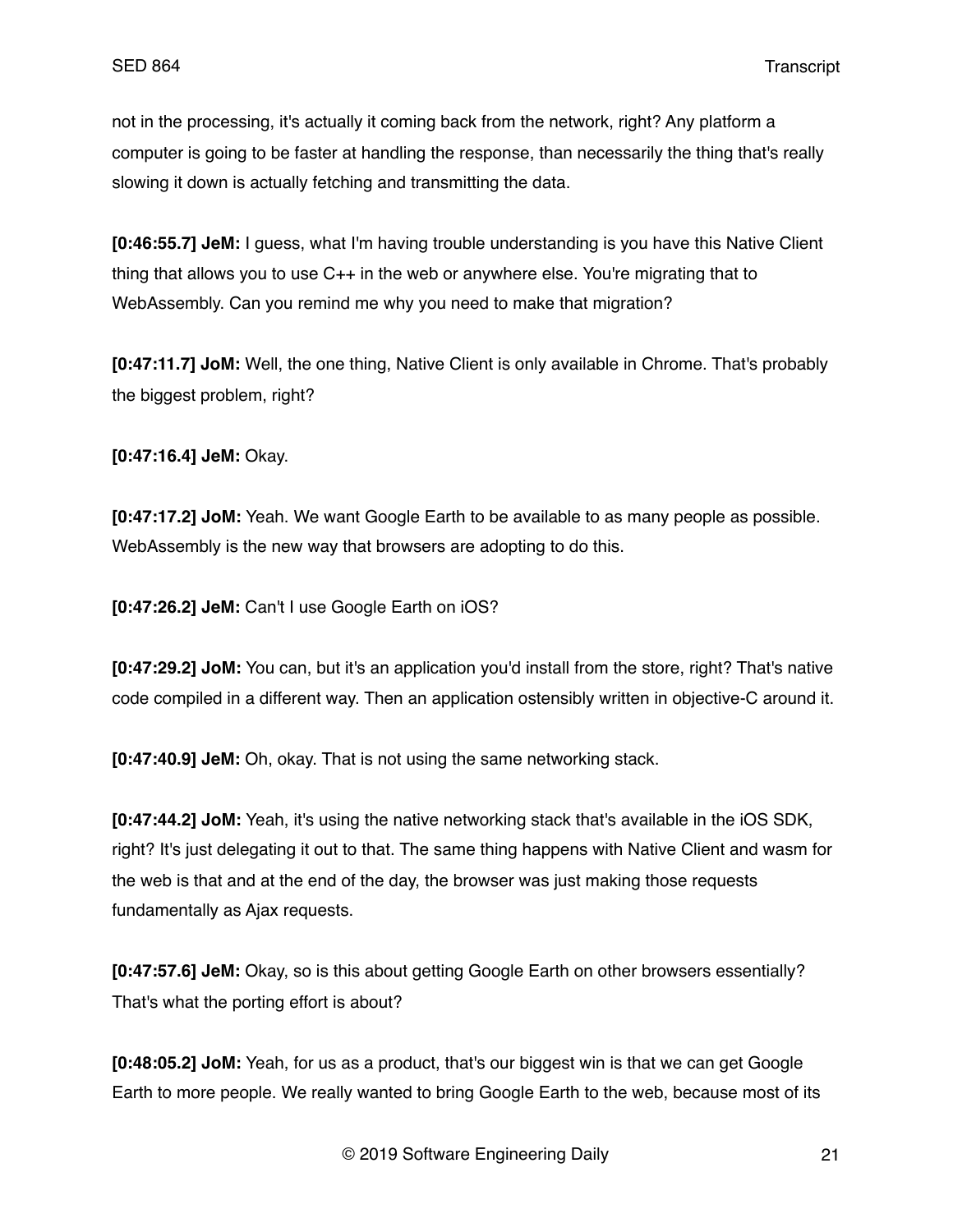14-year history, it's been a desktop application and a mobile application. We really wanted to bring it to the web and make it just available to more people. One of the interesting pieces of that is that when we launched Google Earth on the web, it was the first time the Google Earth was actually available to Chromebooks, if you think about it, because you can't install native applications on a Chromebook. I mean, I know they're adding Linux support, and so forth.

We really lost out in that whole area of the world that may want to use Google Earth. They didn't really have a great option, until we launched on the web. Being Chrome-only is a pretty big disadvantage for us, because it limits our audience, right? We want to meet people on the browsers they want to use with our web product and WebAssembly is that's what's going to give to us, is that Mozilla, Apple, Microsoft, all of these people are actively working on WebAssembly implementations. They never started to my knowledge, Native Client implementations.

**[0:49:10.3] JeM:** When was Google Earth first available on the browser?

**[0:49:13.9] JoM:** It was just over two years ago.

**[0:49:15.9] JeM:** Wow, okay.

**[0:49:17.1] JoM:** Two years ago, you got Google Earth in the browser, but it was only available on Chrome because you only had Native Client access there, or was it just degraded performance on Firefox?

**[0:49:27.9] JoM:** No. We never actually launched. We never launched on anything more than Chrome, because the performance was just so bad. Because at the time, the only real option we had besides using Native Client was probably asm.js. asm.js maybe as you know is literally compiling native code into JavaScript code that and then is just process and parse. One, it's also single-threaded. The binary sizes are huge as a result, because it's literally text JavaScript. It was just really, really slow. It did run another browser, but it was just really slow and a very terrible experience, so we never actually launched it to the world.

Then we had heard of WebAssembly at that point, because it has been around for a while as a growing standard, but it hadn't really been standardized to W3C yet and they hadn't actually

© 2019 Software Engineering Daily 22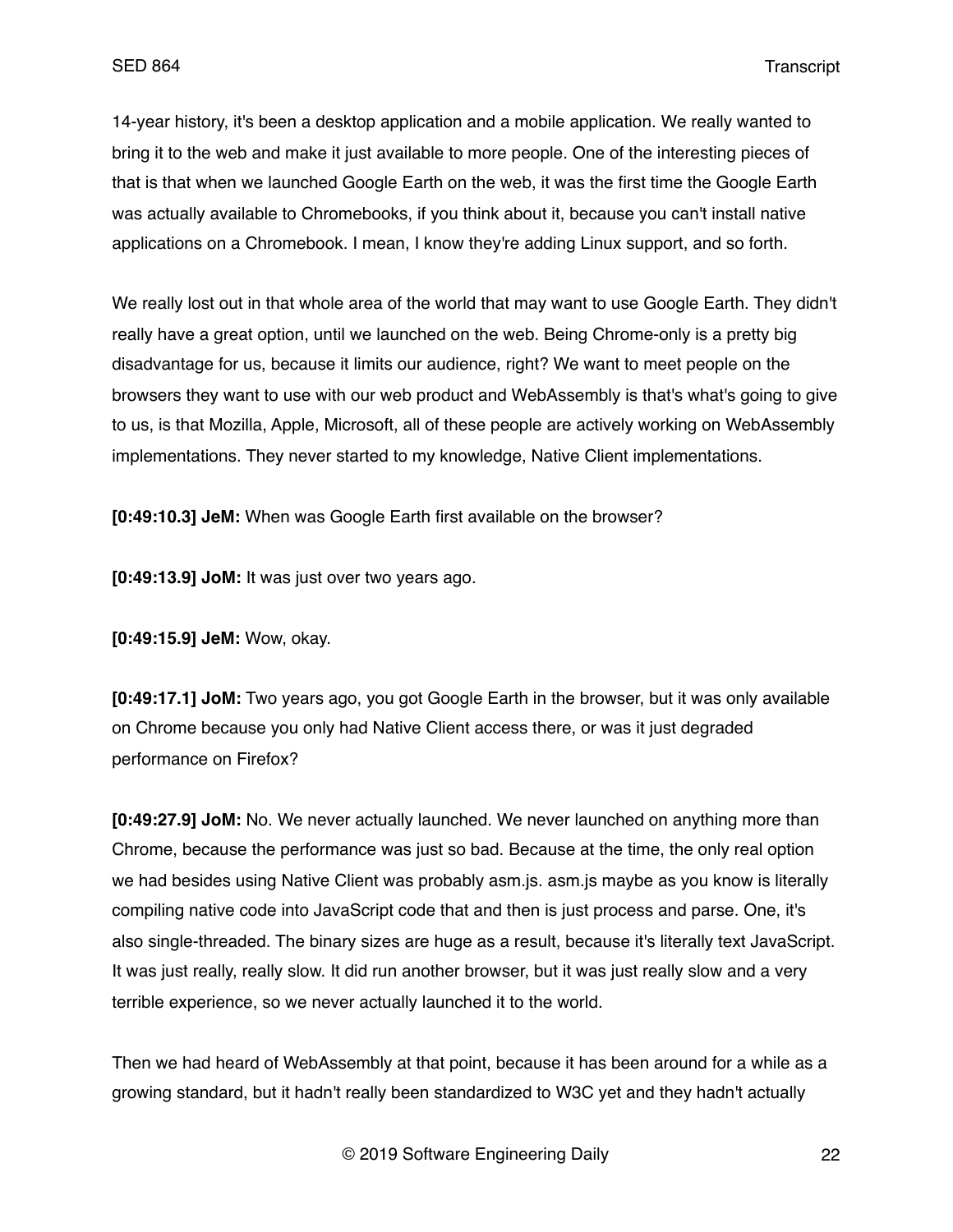started very much on browser adoption. Even today, browser adoption is starting to come online, but it's very different per browser and so on and so forth. Even as we moved to WebAssembly, our hope is that it becomes a cross-browser application, but it's still going to take time because those browser manufacturers need to get their WebAssembly implementations up to par, if you will.

**[0:50:35.9] JeM:** Well, this is yet another interesting side of WebAssembly. We've done probably 10 or 12 shows about WebAssembly at this point. Every episode I'm like, "Oh, WebAssembly is like, it really adds a lot to the internet." Do you have any other predictions for how WebAssembly will change our interaction with the internet?

**[0:51:00.0] JoM:** Well, I mean, I think its biggest hope is it probably opens up a lot of different technologies and libraries and so forth to the web, right? Because WebAssembly even allows you to compile. There's so many different languages that people have done ports that will compile out as WebAssembly these days. I can't even keep track of them. We use C++ which I guess is maybe the primary language, but people can do Rust. I think I've seen PHP implementations. There's just so many different languages and technologies that you could now bring to the web. I think for WebAssembly, that's probably the larger win.

The other thing I think a lot of people are really hoping for is that I think people tend to use native code in cases of higher performance needs than JavaScript can deliver. I've actually gone to a few of these WebAssembly W3C committee meetings and stuff. I'm not actually on the committee, but I tend to attend because we're just really interested in the technology. There are things, everything from banks and other stuff. You just have to do high-throughput transactional stuff, and they want to do it in a browser, and so they're really hoping WebAssembly gives them the performance that JavaScript doesn't.

**[0:52:03.0] JeM:** Wow. I mean, you just think about from the point of view of I want to write client-side browser code in Go, for example. I don't want to use JavaScript to write my clientside browser application. I want to do it in Go. I want to do it in Java. I want to do it in whatever other language. That's pretty transformative.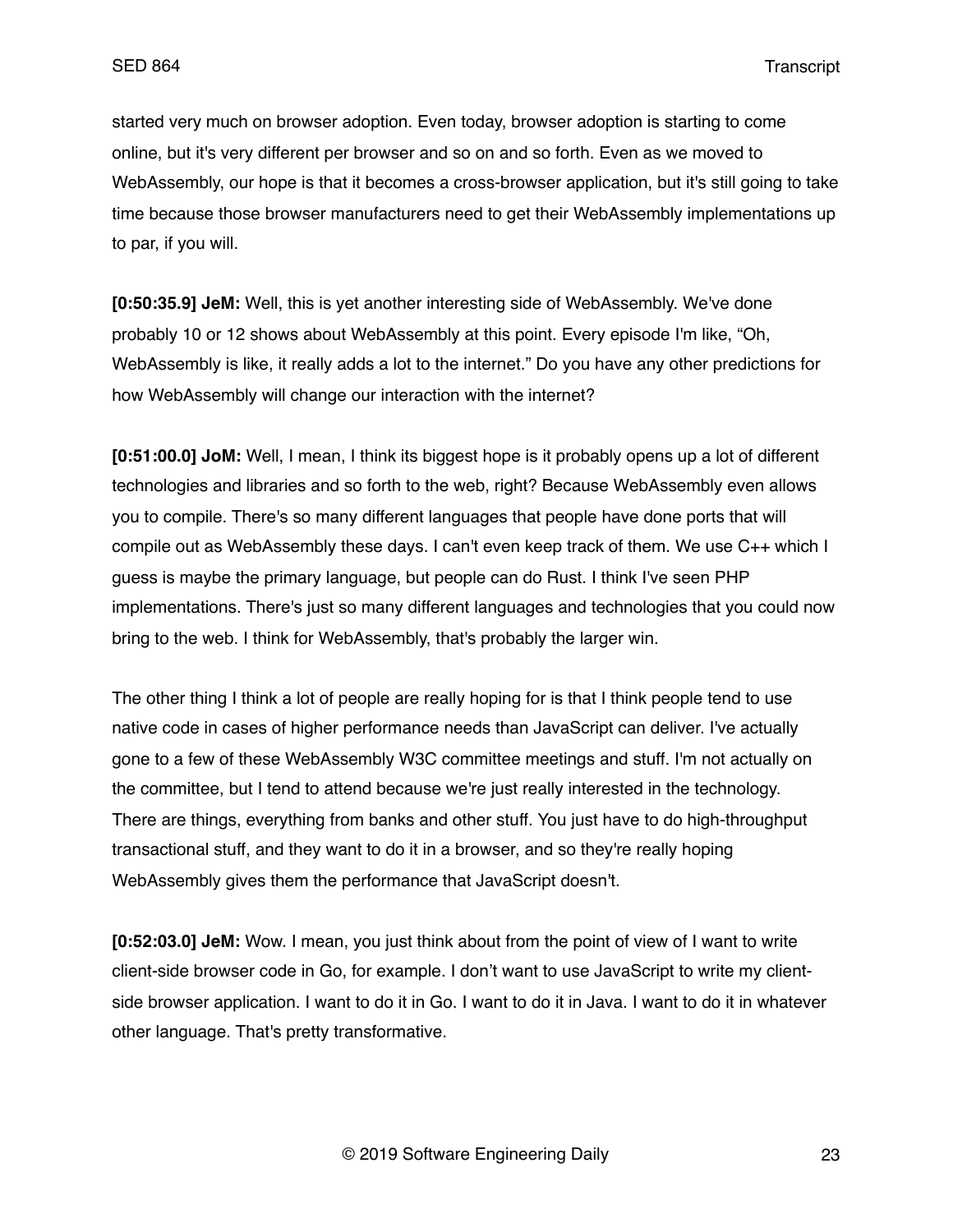**[0:52:25.1] JoM:** Yeah. Yeah, and I've seen a lot of experimental applications and so forth of all kinds of different languages that will output a WebAssembly. I don't even know all of them.

**[0:52:35.7] JeM:** You could work on many different engineering problems. What motivates you to work on Google Earth?

**[0:52:43.6] JoM:** Interesting. Yeah. I actually was a CS degree interested in computer science. I didn't start in geo and then come to technology. I actually started in technology and came to geo. What really changed it for me is that I got some projects that were related to doing some just some basic mapping and so forth. I just loved the use case so much. Everything happens somewhere. I can't honestly think of a technology-based use case, application use case that isn't somehow enriched, or enhanced by geospatial technology anymore. To be able to work on a product that's literally about helping people explore the world around them, I can't imagine working on anything else at this point.

**[0:53:30.1] JeM:** It is such a positive some technology, because we can imagine so many different applications that can be built as this technology reaches maturity, which it feels like it's – I mean, today Google Earth, it's one of these things like VR. I think coincidentally, Google Earth on VR is a pretty cool application. It's one of these things where it looks today it's like, "Oh, maybe a triviality. I can tour the earth and virtual tourism." The future applications for this thing, you can imagine lots of business applications and monitoring applications and things that help us do better climate science. Do you see Google Earth is potentially becoming a utility platform?

**[0:54:18.5] JoM:** Well, I mean, that's actually already happening today. That's been happening for years. I can't tell you how many crazy use cases. Give you some small ones just in business, like real estate agents use Google Earth a lot, because they want to look at property lines and understand the details about the thing that's under sale and stuff. Solar planners use Google Earth today as well. I actually got solar installed on my house a few years back and it was really funny, because it's one of the people there to give me the quote showed up and he literally got a laptop out, put it on my kitchen table and opened up Google Earth in front of me.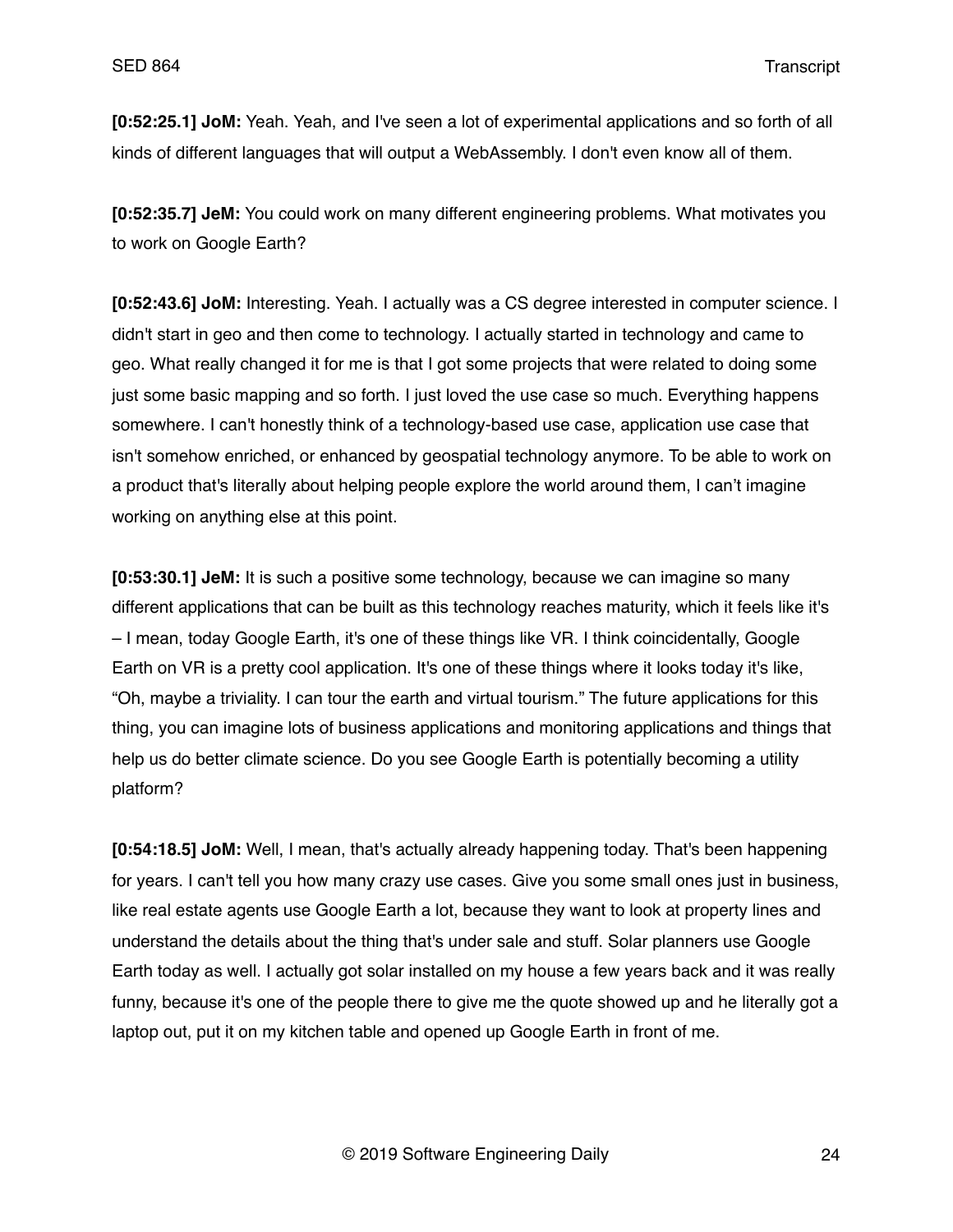"While looking at the pitch of your roof, it seems the sun, that tree is not going to be a shade issue, blah, blah, blah, blah, blah." It's crazy how many business cases there are already where Google Earth is an integral part. You talk about things climate science, humanities and stuff. Actually, I got my start before Google actually in crisis response. Their Google Earth was just indispensable, because it's –

**[0:55:17.5] JeM:** What kind of crises?

**[0:55:18.9] JoM:** I actually used to work for the US government. One of the things I responded to was actually the Haiti earthquake. Basically, I was just in geospatial information technology to where I was gathering data. My whole job was to bring all of this information together and project it onto Google Earth, such that people could get a common operational picture of what was going on. Because in that crisis, we had so much information, but no way to make sense of it, and Google Earth was the tool that everybody rallied around to bring it together.

**[0:55:50.6] JeM:** You are a tech lead manager. That is a very specific role. Can you tell me what that means? What does a tech lead even do and then who do you – what are you managing?

**[0:56:01.7] JoM:** Okay, so yeah, I don't know how common these titles and labels are for other companies, but basically what a tech lead manager means is that I contribute technically as a software engineer, but I also manage other engineers. That's the distinction. As a tech lead, I'm expected to guide our architecture and ensure best practices and so on and so forth. We have a series of tech leads in our overall engineering group, some of which are managers, some of which are – in my case, I actually manage the people who work directly on the web platform, as well as our older desktop install platform.

**[0:56:37.9] JeM:** Okay, final question. How do you see WebAssembly being useful outside the browser?

**[0:56:44.5] JoM:** To be honest, I haven't thought about it that much.

**[0:56:47.5] JeM:** Okay, that's a fair response.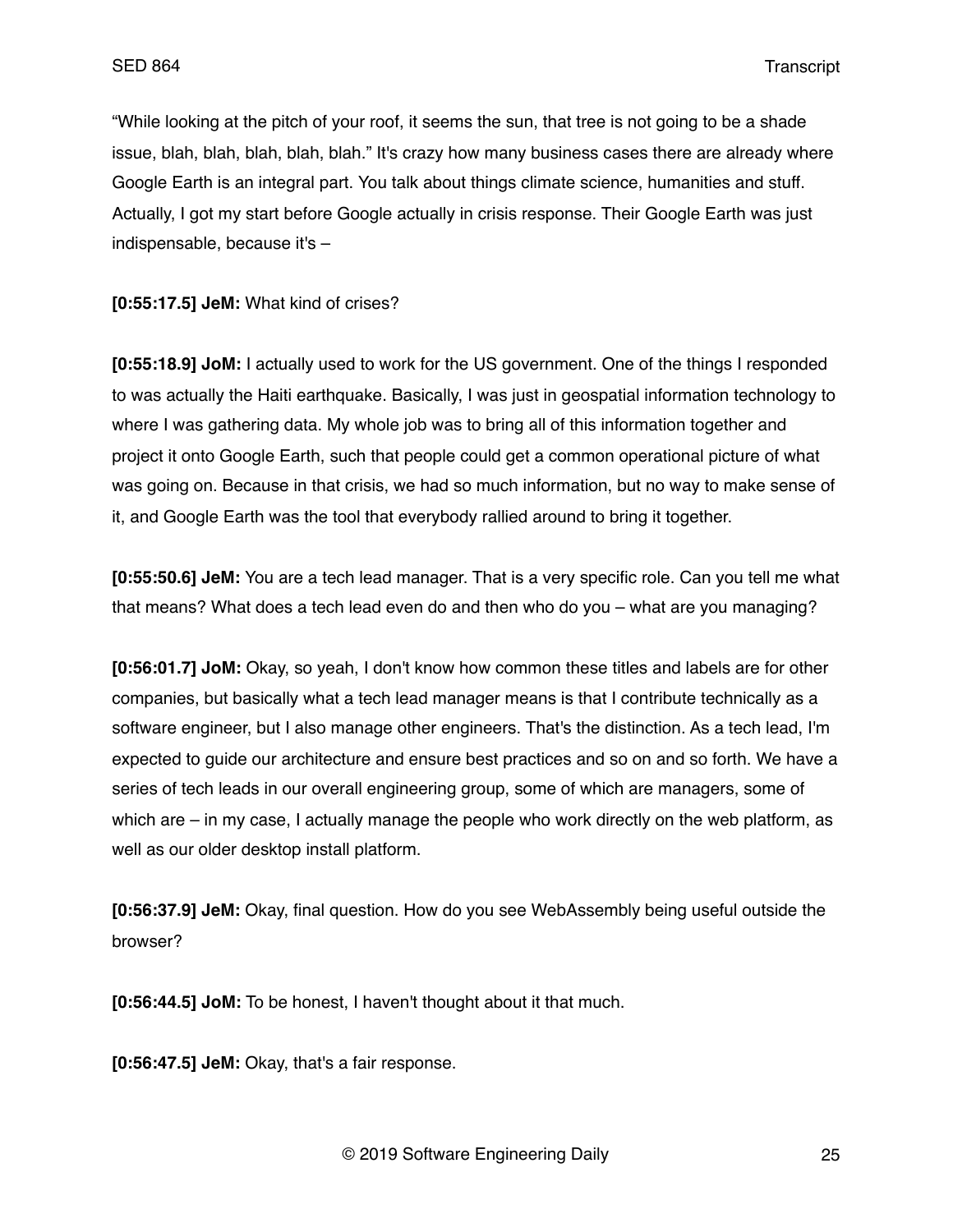**[0:56:50.3] JoM:** I'm so focused around getting our application working really well in a browser that, yeah.

**[0:56:55.6] JeM:** All right, well fair enough. Okay, one more question. Google Earth for VR, do you use that, or how cool is that? I haven't tried it.

**[0:57:03.0] JoM:** You should definitely try it. We have actually a setup in our office. It's actually based on the same technology that web, Android and iOS is based on, so it's very much a similar experience from the 3D rendering perspective. It's literally meant to let you just fly around the world in a reality environment. Its feature set, I would say it is much simpler. It's more just about flying around cool places and looking at things, but it's definitely an amazing experience and I totally recommend you try it out.

**[0:57:33.0] JeM:** All right, well good endorsement. Jordon, thanks for coming on the show. Great talking to you.

**[0:57:36.2] JoM:** All right, thank you.

# [END OF INTERVIEW]

**[0:57:41.0] JeM:** Commercial open source software businesses build their business model around an open source software project. Software businesses built around open source software operate differently than those built around proprietary software.

The Open Core Summit is a conference for commercial open source software. If you are building a business around open source software, check out the Open Core Summit, September 19<sup>th</sup> and 20<sup>th</sup> at The Palace of Fine Arts in San Francisco. Go to opencoresummit.com to register.

At Open Core Summit, we'll discuss the engineering, business strategy and investment landscape of commercial open source software businesses. Speakers will include people from HashiCorp, GitLab, Confluent, MongoDB and Docker. I will be emceeing the event and I'm hoping to do some onstage podcast-styled dialogues.